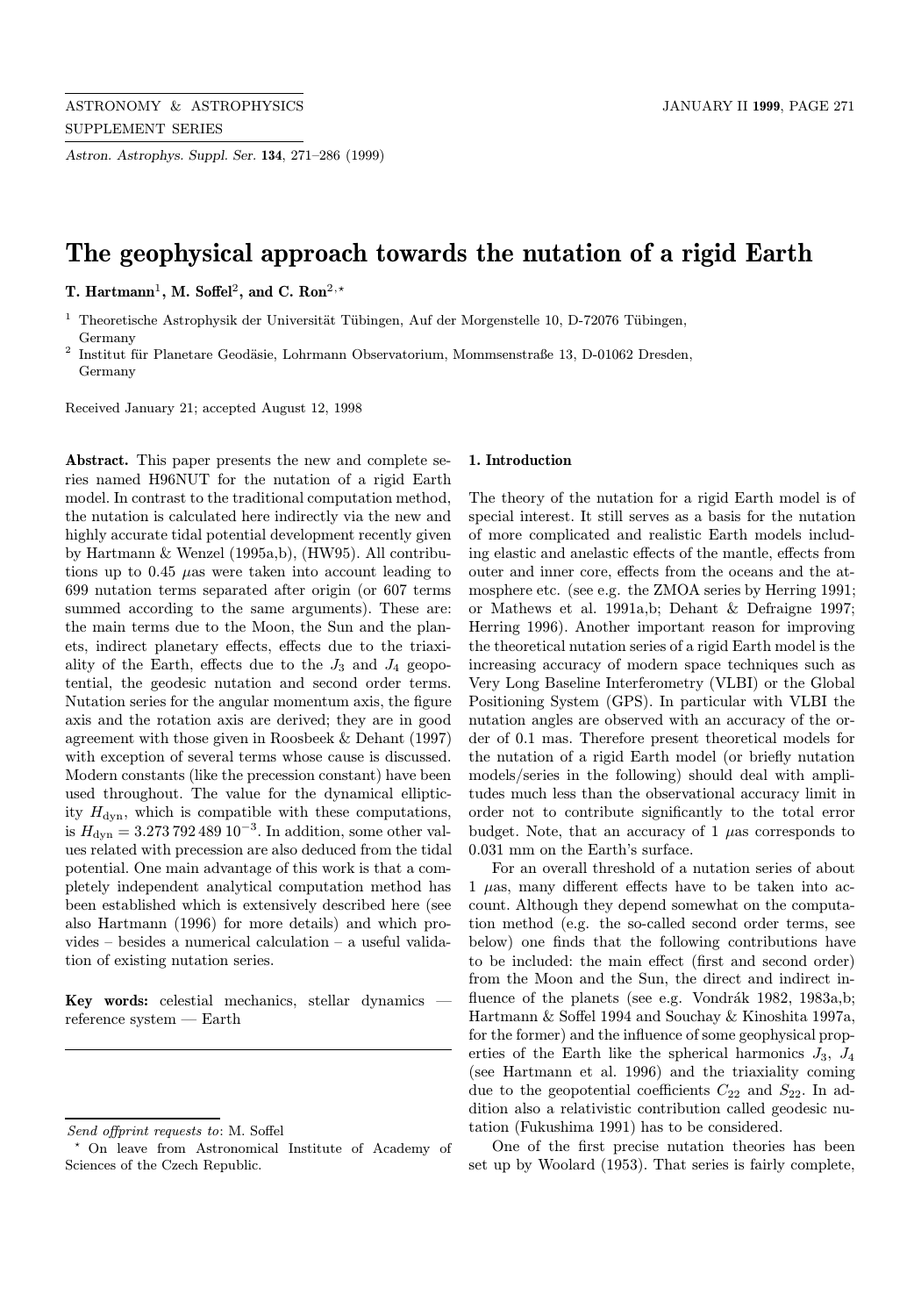although the truncation level is 200  $\mu$ as only. It was followed by the theory of Kinoshita (1977), or briefly K77, with a threshold of 100  $\mu$ as and 106 terms in total. This nutation model was modified for a deformable Earth by Wahr (1981) and is usually referred to as the standard IAU 1980 nutation series. Later, the rigid Earth nutation was improved by Zhu & Groten (1989), denoted by ZG89, and independently by Kinoshita & Souchay (1990), denoted by KS90, by one order of magnitude to 10  $\mu$ as for ZG89 and 5  $\mu$ as for KS90, so that they came up with 262 and 277 nutation terms, respectively. The detailed comparison and discussion between these two models can be found in Souchay (1993). Both series contain for the first time second order terms. Hartmann & Soffel (1994) and Williams (1995) treated a special part of the nutation model, namely the direct effect of the planets with thresholds of 2.5  $\mu$ as and 0.5  $\mu$ as, respectively.

New theories of the nutation for a rigid Earth model (containing all of the faint effects mentioned above) appeared in 1997, to be prepared for the General Assembly of IAU held in Kyoto, Japan at August 1997. There is an updated version of KS90's series, see Souchay & Kinoshita (1996, 1997a) where the corrections to the KS90 series are presented in parts due to some errors and change of the threshold to  $0.5 \mu$ as but mainly due to an updated precession constant which is a scale factor for the nutation. Then Souchay & Kinoshita (1997b) extended their solution to the threshold 0.1  $\mu$ as. That solution called SK96.2 by the authors contains nearly 1500 terms. The final version will be called REN-2000 and will be published in Souchay et al. (1998). The new theory of Roosbeek & Dehant (1997) denoted as RDAN97 with the same threshold 0.1  $\mu$ as containing 1553 terms has appeared recently. This theory is based on the torque approach where the torque is derived from ephemerides in the frequency domain. Finally, Bretagnon et al. (1998) made an exhaustive analytical solution of the motion of the figure axis (and also of the rotation and angular momentum axes) of the Earth, based on the analytical theories of the motion of the Moon, the Sun and the planets of the Bureau des Longitudes, called SMART97 by the authors with the threshold of 0.01  $\mu$ as and containing nearly 5000 terms that completes this list of nutation series.

The goal of this paper is to present a rigid Earth nutation theory called H96NUT computed independently and exclusively by a completely geophysical approach. As emphasized by Melchior & Georis (1968) the luni-solar torque, which is the driving force of nutation and precession, is directly related to the tesseral part of the tidal potential. This method of computation described therein was greatly extended and applied rigorously to derive a highly accurate nutation series. Since Hartmann & Wenzel (1995a,b) recently improved and drastically simplified the tidal potential development (called HW95) to a very high precision, all tools were at hand to start this investigation. Note that also ZG89 used this method partly, namely to compute their 156 additional terms to those 106 ones of the IAU nutation series. Obviously, this is not a homogeneous method of computation (as was already argued by Souchay 1993). As explained in Hartmann et al. (1996) all the terms in ZG89 due to  $J_3$  are erroneous. Furthermore, the tidal potential used by ZG89 does not contain any planetary influence (in contrast to HW95 which contains both, the direct and the indirect planetary effects) and is inferior to HW95 by two orders of magnitude in truncation. All this provided another motivation to extend the geophysical approach.

The organization of this paper is as follows: in Sect. 2 the new nutation theory is presented. The computation of the tidal development is briefly described there, the different coordinate systems are discussed, the relationship between the torque and the tidal potential is given, the nutation theory is developed in time domain using a perturbation theory up to second order and some principle aspects of the new computation method are discussed. Then, in Sect. 3 some of the results of this procedure are given. Section 4 tries to give some error estimates for the individual nutation terms. Then, a comparison with the theories of other authors is given in Sect. 5. Finally, some conclusions are drawn in Sect. 6.

### 2. Theory

# 2.1. Some words about the principal methods of computation of the nutation

Let us recall some aspects of the general strategy of how to compute the orientation of the Earth in space. Basically nutation, together with precession, represents the motion of the Earth's axis with respect to an inertial frame. To be more precise, the Earth as a member of the solar system undergoes a translational motion usually described by the motion of its center of mass in space and a rotational motion around the center of mass (spin, nutation, precession). The precession and nutation have the same origin, namely the gravitational attraction between the Earth's equatorial bulge and the other bodies. For the rotational motion that force acts on the spinning Earth and makes it moving like a gyro under the influence of a torque. To describe its rotational motion theoretically we can find three possibilities.

1) First, employing the "classic" computation method by using Lagrange theory and a force function. Woolard's classical treatment (1953) was formulated in frames of Lagrange theory. Taking the Euler angles  $\theta, \psi$  and  $\varphi$ as generalized coordinates  $q_i, i = 1, 2, 3$ , the Lagrangian reads

$$
\mathcal{L} = U + \frac{1}{2}(A\omega_1^2 + B\omega_2^2 + C\omega_3^2),\tag{1}
$$

where  $A, B$  and  $C$  are the principle moments of inertia and  $U$  is the so-called force function for the external forces.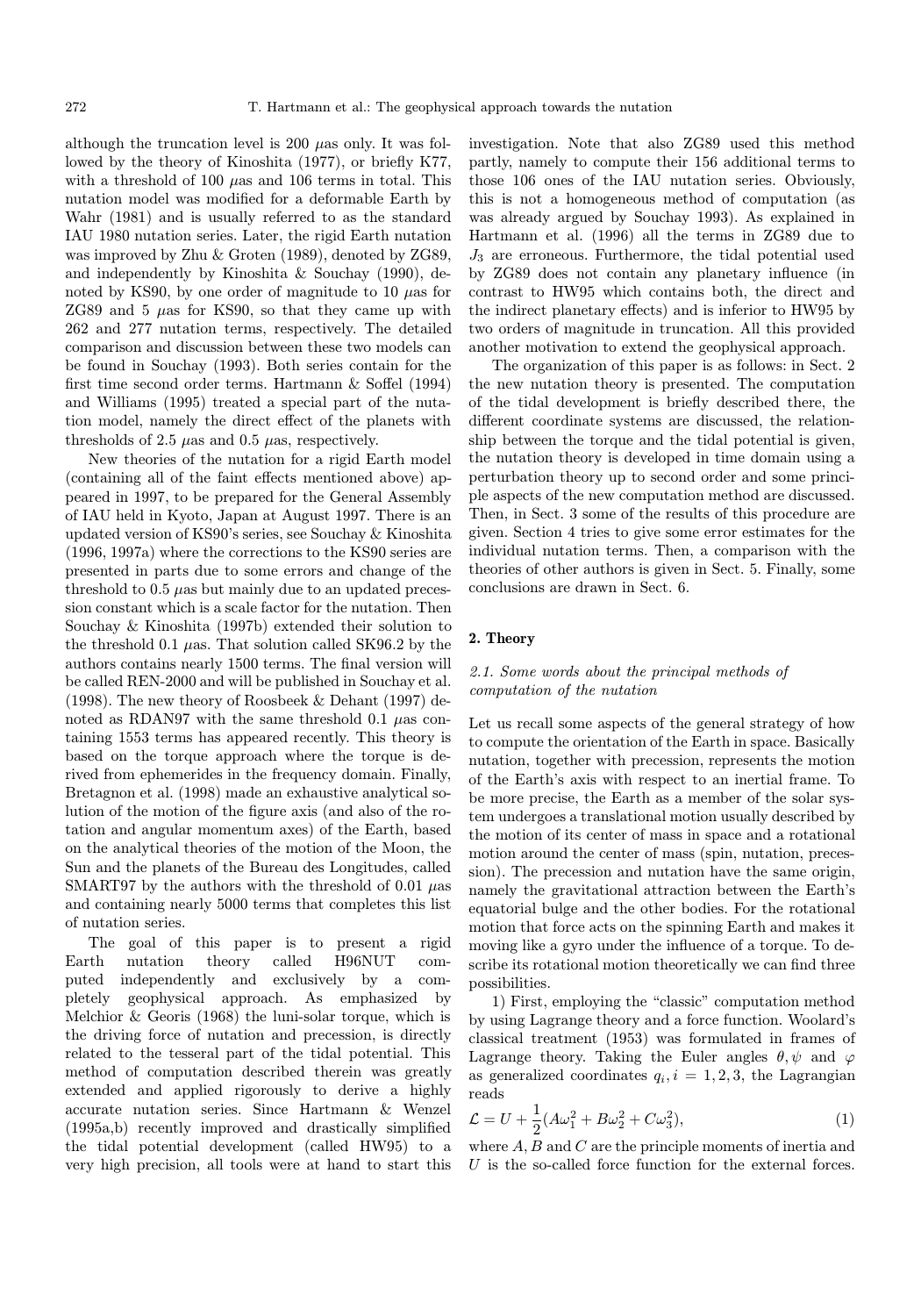Relating the components  $\omega_i$  of the rotation vector of the principal axes system of the Earth with the Euler angles using Euler's kinematical equations (shortly EKE), we find:

$$
\omega_1 = \dot{\psi}\sin\theta\sin\varphi + \dot{\theta}\cos\varphi \n\omega_2 = \dot{\psi}\sin\theta\cos\varphi - \dot{\theta}\sin\varphi \n\omega_3 = \dot{\varphi} + \dot{\psi}\cos\theta.
$$
\n(2)

Next, we have Lagrange's equations for a conservative system:

$$
\frac{\mathrm{d}}{\mathrm{d}t}\frac{\partial \mathcal{L}}{\partial \dot{q}_i} - \frac{\partial \mathcal{L}}{\partial q_i} = 0.
$$
\n(3)

Then the Euler's dynamical equations (shortly EDE) are:

$$
A\dot{\omega}_1 + (C - B)\omega_2 \omega_3 = \frac{\sin \varphi}{\sin \theta} \left( \cos \theta \frac{\partial U}{\partial \varphi} - \frac{\partial U}{\partial \psi} \right) - \cos \varphi \frac{\partial U}{\partial \theta}
$$
  
\n
$$
B\dot{\omega}_2 + (A - C)\omega_3 \omega_1 = \frac{\cos \varphi}{\sin \theta} \left( \cos \theta \frac{\partial U}{\partial \varphi} - \frac{\partial U}{\partial \psi} \right) + \sin \varphi \frac{\partial U}{\partial \theta}
$$
  
\n
$$
C\dot{\omega}_3 + (B - A)\omega_1 \omega_2 = \frac{\partial U}{\partial \varphi}.
$$
 (4)

Integrating these differential equations yields the expressions that are required for the theory of the motion of the Earth relative to its center of mass. This is – together with the calculation of the force function  $U$  for the gravitational action between the Earth and an external massive gravitating body – the main task for this computation method. Analytical ephemerides are (almost) exclusively used for the determination of the positions of the external body from which  $U$  can be developed. Depending on the coordinate systems involved (especially those used for the ephemerides), the computation of  $U$  can be – despite of all symbol manipulating programs – quite laborious. Also solving the differential Eqs. (4) analytically is not an easy task.

2) Another method is based on the Hamiltonian formalism. This approach was introduced by Andoyer (1923, 1926) and perfected in Kinoshita (1977), Kinoshita & Souchay (1990) and Souchay & Kinoshita (1996, 1997a). Kinoshita has developed the analytical theory describing the motion of the planes normal to the angular momentum vector, to the figure axis and to the rotation axis of the rigid Earth having the shape of a triaxial ellipsoid. The Hamiltonian formalism which was used is characterized by the use of Andoyer variables, a moving fundamental reference frame and Hori's perturbation method. The force function  $U$  is to be based on the analytical ephemerides, likewise in the case of using of the Lagrange theory.

Although the force function  $U$  can be considered as a small quantity thus allowing for a perturbative treatment, some special attention has to be given to the separation of the precession (long-periodic contribution) and the nutation (short-periodic contribution). Kinoshita (1972), K77 and Kinoshita & Souchay (1990) describe in detail how they use canonical transformations to tackle this problem.

3) The other approach was used to compute the nutation model H96NUT presented here. It differs from the classical method mainly in three aspects. First, instead of the force function U the external torque  $T$  is used directly and expressed entirely in terms of tidal quantities which can be taken from the tidal potential development HW95. Roosbeek & Dehant (1997) used also the external torque but they developed it from the ephemerides of the perturbing bodies. Second, the differential equations are solved directly (using also a perturbation method) in the time domain. Third, the coordinate system used for most of the calculations is the system of principal axes of the Earth. The transformation to the ecliptic of date is applied only in a final stage. All of this is described in the following sections. More detailed derivations of the formulas can be found in Hartmann (1996).

#### 2.2. The tidal potential development HW95

The first point to be discussed is the computation of the tidal potential, which replaces the rather complicated calculation of the disturbing function  $U$  in K77 or KS90. Here, only a summary of the most important aspects is given. More details can be found in Hartmann & Wenzel (1995a,b), where a time-harmonic development of the Earth tide generating potential (tidal potential) called HW95 due to the Moon, the Sun and the planets is presented. It contains 12 935 tidal waves and is the most accurate tidal potential series available today (see Wenzel 1996). The expansion is carried out to the degree 6 of the geopotential for the Moon, degree 3 for the Sun and degree 2 for the planets Mercury, Venus, Mars, Jupiter and Saturn. It is entirely based on the JPL standard numerical ephemerides DE200. The secular variation of the biggest amplitudes is computed for the period between 1850 and 2150. The indirect effects of the planets, mainly due to Venus and Jupiter, on the Earth's orbit and the Moon's orbit are taken into account implicitly by the use of the numerical ephemerides. This also applies to the so-called  $J_2$ -tilt effect, where the  $J_2$  coefficient of the Earth causes the orbit of the Moon to be slightly tilted.

The tidal potential  $V(t)$  due to a specific body (labeled b) at the surface of the Earth is given by

$$
V(t) = GM_{\rm b} \sum_{\ell=2}^{\ell_{\rm max}} \sum_{m=0}^{\ell} \frac{r^{\ell}}{r_{\rm b}^{\ell+1}(t)} \frac{1}{2\ell+1} \times
$$
\n
$$
\times \overline{P}_{\ell m}(\cos \theta) \overline{P}_{\ell m}(\cos \theta_{\rm b}(t)) \cos[m(\lambda - \Lambda_{\rm b}(t))].
$$
\n(5)

Here, r,  $\theta$ ,  $\lambda$  denote the geocentric spherical coordinates of the station on (or near) the Earth's surface where  $r$ is the radial distance,  $\theta$  is the co-latitude and  $\lambda$  is the longitude and  $r_{\rm b}$ ,  $\theta_{\rm b}$ ,  $\Lambda_{\rm b}$  are those of the center of mass of the specific planet, whose mass is denoted by  $M_{\rm b}$ . G is the gravitational constant. The fully normalized Legendre functions of degree  $\ell$  and order m used for the computation of the catalogue of the tidal potential HW95 are denoted by  $\overline{P}_{\ell m}$ . Then, the catalogue HW95 has been computed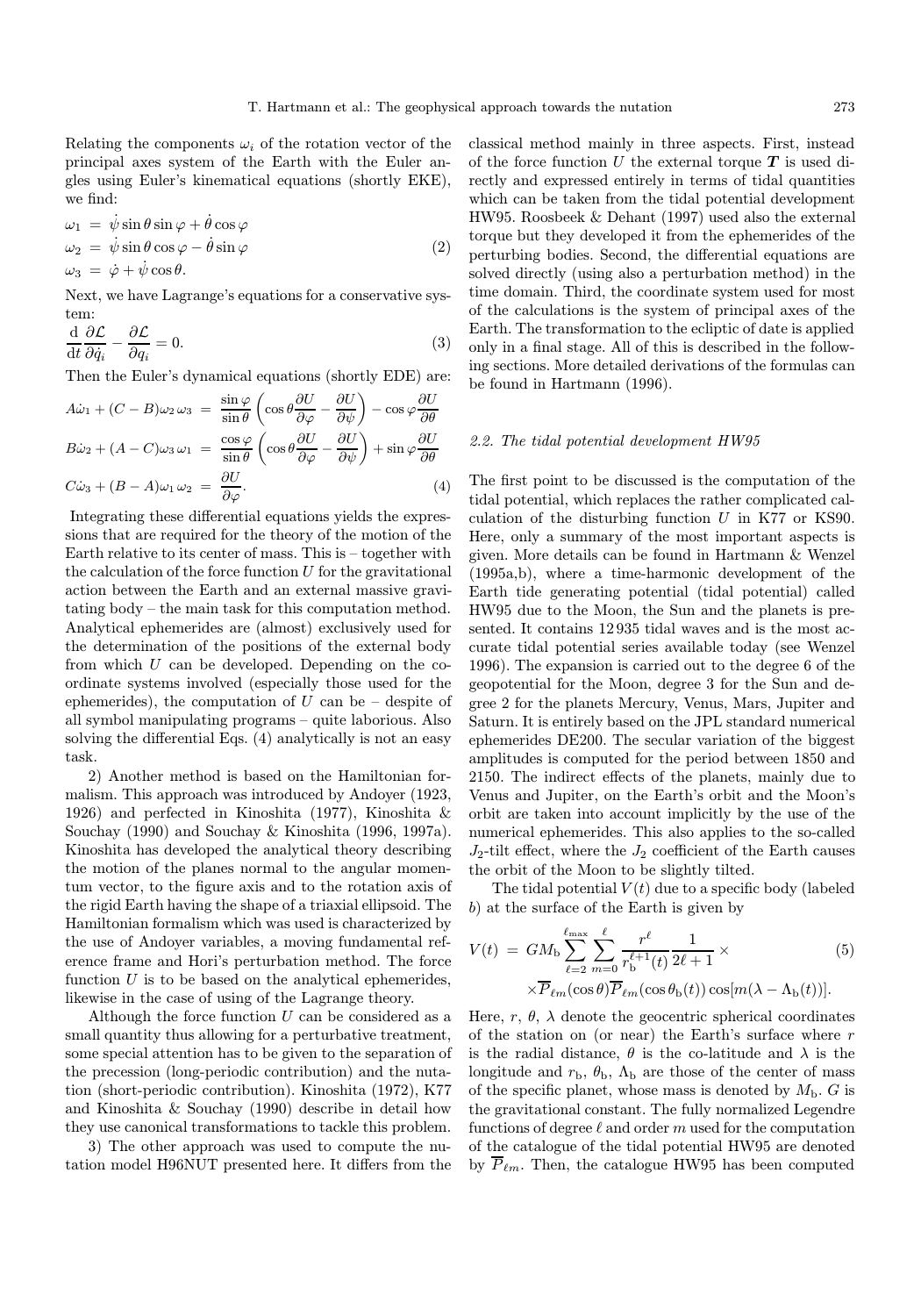by using an expansion of the form

$$
V(t) = \sum_{\ell=2}^{\ell_{\text{max}}} \sum_{m=0}^{\ell} \left(\frac{r}{a}\right)^{\ell} \overline{P}_{\ell m}(\cos \theta) \times \qquad (6)
$$

$$
\times \sum_{i} \left[C_{i}^{\ell m}(T) \cos(\alpha_{i}(T)) + S_{i}^{\ell m}(T) \sin(\alpha_{i}(T))\right]
$$

where  $a$  is the major semi axis of the Earth and  $T$  is the time reckoned from J2000 in Julian centuries. The time dependent tidal potential coefficients (shortly the tidal amplitudes) are given by

$$
C_i^{\ell m}(T) = \mathcal{CO}_i^{\ell m} + T \cdot \mathcal{Cl}_i^{\ell m},\tag{7}
$$

$$
S_i^{\ell m}(T) = \mathrm{SO}_i^{\ell m} + T \cdot \mathrm{SL}_i^{\ell m},\tag{8}
$$

where the potential coefficients  $\mathbf{C0}^{\ell m}_i$  and  $\mathbf{S0}^{\ell m}_i$  have the dimension  $m^2 s^{-2}$  and the linear drift coefficients  $Cl_i^{\ell m}$ and  $S1<sub>i</sub><sup>ℓm</sup>$  have the dimension m<sup>2</sup> s<sup>-2</sup> cy<sup>-1</sup>. They are – together with the tidal arguments  $\alpha_i(T)$  – the fundamental quantities in this paper from which everything else is deduced. The tidal arguments  $\alpha_i(T)$  are computed from

$$
\alpha_i(T) = m \cdot \lambda + \sum_{j=1}^{11} k_{ij} \cdot \arg_j(T). \tag{9}
$$

The integer coefficients  $k_{ij}$  are given in the HW95 catalogue, while the eleven astronomical arguments  $\arg_i(T)$  $(j = 1, \ldots, 11 : \tau = t + h - s - \lambda$  is the mean local lunar time and t is mean solar time,  $s =$  mean lunar longitude,  $h =$ mean solar longitude,  $p =$  mean longitude of lunar perigee,  $N'$  = negative mean longitude of the lunar ascending node,  $p<sub>s</sub>$  = mean longitude of solar perigee and the mean longitudes of Mercury, Venus, Mars, Jupiter and Saturn indicated by  $l_{\text{Me}}$ ,  $l_{\text{V}}$ ,  $l_{\text{Ma}}$ ,  $l_{\text{J}}$  and  $l_{\text{S}}$ , respectively which are referred to the mean dynamical ecliptic and equinox of date) are computed from polynomials in time, that can be found in Simon et al. (1994). This set of arguments is also the basis for the nutation, but with  $s, h, p, N'$  and  $p_s$ replaced by  $l_m, l_s, F, D$  and  $\Omega$  using the well-known linear relations:  $l_m = s - p$ ,  $l_s = h - p_s$ ,  $F = s + N'$ ,  $D = s - h$ and  $\Omega = -N'$ . For the nutation the tidal arguments may be considered as linear functions of time. Corrections to this approximation are discussed in the Sect. 3.5.

The numerical standard ephemerides DE200 (Standish & Williams 1981) supplied by Jet Propulsion Laboratory, Pasadena, have been used to compute the celestial geocentric vector  $r_{\text{cel}}$  for the time interval 1850 to 2150. The conversion to terrestrial geocentric vector  $r_{\text{terr}}$  uses the well-known relation

$$
r_{\text{terr.}} = \mathcal{S} \cdot \mathcal{N} \cdot \mathcal{P} \cdot r_{\text{cel.}}.\tag{10}
$$

The mean obliquity, the precession constant and the precession formulas of Simon et al. (1994) have been used for  $P$  including corrections for the new values of planetary masses. The IAU 1980 Nutation theory (Seidelmann 1982) has been used for  $N$  with the Delaunay arguments replaced by those of Simon et al. (1994). To assure the precision of the tidal potential of  $10^{-8}$  m<sup>2</sup> s<sup>-2</sup> we need the

coordinates of the attracting bodies with an accuracy better than 30 mas. Taking into account the known difference of the IAU 1980 Nutation theory and recent observations which are less then 10 mas we are justified to use the IAU 1980 Nutation theory. The model of Earth used in the computation for  $S$  rotates according to the expression of Aoki et al. (1982, Eq. 14). The equation of equinoxes was added to obtain the Greenwich Apparent Sidereal Time (GAST)

$$
GAST = GMST + \Delta\Psi \cdot \cos \varepsilon. \tag{11}
$$

All numerical values for the astronomical constants were taken from the IERS 1992 Standards (McCarthy 1992).

It is important to note that the transformation from (5) to (6) requires the computation of a time series of the tidal potential (about 300 years were used) and a spectral analysis to find the individual terms in the expansion (6) see Hartmann (1996) and Hartmann & Wenzel (1995a,b) for details. In addition, the integer numbers  $k_{ij}$  for the tidal and nutational argument had to be found from the particular value of the interpolated Fourier-frequency. The numerical separation of waves with very small frequency differences (e.g.  $2p_s$  corresponding to a period of 10 468) years which also occurs as a difference of two nutation arguments) as well as the final total fit of the tidal amplitudes caused some problems that will appear later also in the corresponding nutation series (see also Roosbeek 1996).

# 2.3. The relationship between the torque and the tidal potential

Next, the relationship between the external torque  $T$  and the HW95 tidal potential quantities will be calculated. In Hartmann et al. (1994) it is shown that this formula can be derived without integration via symmetric, trace-free tidal moments. Using again the system based on the principal axes of the Earth we find for the main contribution of the tidal potential of degree  $\ell = 2$  (omitting the sum i over all tides whenever possible) the exact expression

$$
\mathbf{T} = \frac{\sqrt{15}}{a^2} \begin{pmatrix} (C-B) \ [S_i^{21} \cos(\alpha_i(T)) - C_i^{21} \sin(\alpha_i(T))] \\ (A-C) \ [C_i^{21} \cos(\alpha_i(T)) + S_i^{21} \sin(\alpha_i(T))] \\ (B-A) \ [S_i^{22} \cos(\alpha_i(T)) + C_i^{22} \sin(\alpha_i(T))] \end{pmatrix}, (12)
$$

where  $a$  is taken to be the semi-major axis of the Earth from IERS 1992 Standards (McCarthy 1992). For an axisymmetric Earth  $(A = B)$  only the tesseral part of the tidal potential (order  $m = 1$ ) is involved, but this is not assumed in the following in order to obtain the triaxiality terms. The sectorial part  $(m = 2)$  slightly influences the length of day as shown in e.g. Wünsch (1991) but this can be ignored.

Similar relations can be found for the higher parts  $(\ell = 3, 4, \ldots)$  of the tidal potential (5). For the nutation coming from these parts the higher zonal mass multipole moments  $(J_3, J_4)$  are the dominant contributions to the torque. Then, the torque can again be expressed (now entirely) in terms of the tesseral part  $(m = 1)$  of the tidal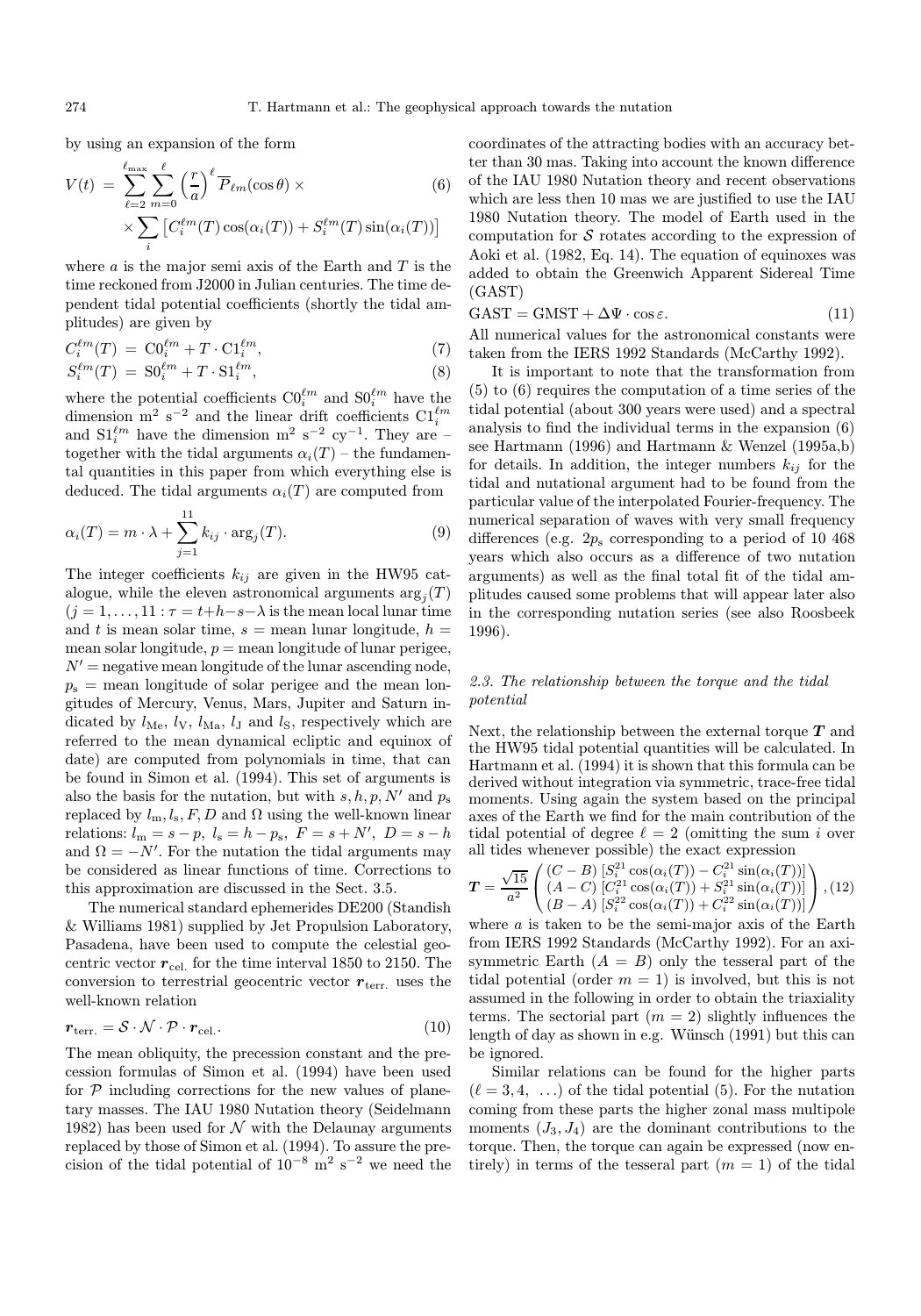potential. Due to the advantageous representation (6) of the HW95 tidal potential, these contributions to the nutation can be obtained by replacing the scale factor and the tidal amplitudes (see Hartmann et al. 1996; for more details). To simplify the following calculations, the factor  $\sqrt{15}/a^2$  is absorbed into the tidal amplitudes.

# 2.4. The free rotational motion of the Earth

The rotational equation of motion in the figure axes system, in which the torque is given by (12), reads

$$
\frac{\mathrm{d}}{\mathrm{d}t}S + \boldsymbol{\omega} \times S = T,\tag{13}
$$

where the torque  $T$  is included for later purposes; it vanishes for free motion. The spin (or angular momentum) vector  $S$  of the Earth is related to the rotation vector  $\omega$ by the moment of inertia tensor  $C$ , which – again in the figure axis system – reads

$$
\mathbf{S} = \mathbf{C} \cdot \boldsymbol{\omega} = \begin{pmatrix} A & 0 & 0 \\ 0 & B & 0 \\ 0 & 0 & C \end{pmatrix} \cdot \boldsymbol{\omega}.\tag{14}
$$

Written out in components this leads again to EDE given in (4) and which therefore relate the components of the rotation vector  $\omega$  in the figure axes system to those of the torque, or with the help of the result of the last section, to the tidal quantities. The exact solution of EDE with vanishing torque can be deduced by means of elliptical functions. However, their modulus  $m$ 

$$
m = \frac{\omega_{10}^2}{\omega_{30}^2} \frac{A(B - A)}{C(C - B)}
$$
(15)

 $\omega_{30}$  ∪(∪ − D)<br>is so small for the Earth (≈ 10<sup>-14</sup>) that they can be replaced by their trigonometrical counterparts. Therefore we proceed with

$$
\omega_1(t) \approx \omega_{10} \cos(\mu (t - t_0))
$$
  
\n
$$
\omega_2(t) \approx \omega_{20} \sin(\mu (t - t_0))
$$
\n(16)

$$
\omega_3(t) \approx \omega_{30}.
$$

The integration constants are  $\omega_{10}, \omega_{30}$  and  $t_0$ . The two other constants are defined by

$$
\omega_{20}^2 \equiv \omega_{10}^2 \frac{A C - B}{B C - A} \quad \text{and} \quad \mu^2 \equiv \frac{C - A C - B}{A} \omega_{30}^2. \tag{17}
$$

For the Earth the ratios  $\omega_{10}/\omega_{30} \approx \omega_{20}/\omega_{30}$  describing the angle between the rotation axis and the figure axis are a few  $0.1 \approx 0.5 \times 10^{-6}$  rad. Finally EKE in Eq. (2), must be solved with the left hand side being given by (16). The solution of the rearranged EKE

$$
\dot{\psi}\sin\theta = \sin\varphi \,\omega_1(t) + \cos\varphi \,\omega_2(t) \n\dot{\theta} = \cos\varphi \,\omega_1(t) - \sin\varphi \,\omega_2(t) \n\dot{\varphi} = \omega_3(t) - \dot{\psi}\cos\theta
$$
\n(18)

can be obtained by integration and gives with good approximation:

$$
\psi(t) = \psi_0 - \frac{A_+}{\sin \theta_0} \cos \varphi_+ - \frac{A_-}{\sin \theta_0} \cos \varphi_- \n\theta(t) = \theta_0 + A_+ \sin \varphi_+ + A_- \sin \varphi_- \n\varphi(t) = \varphi_0 + \omega_{30} t + \cot \theta_0 \{A_+ \cos \varphi_+ + A_- \cos \varphi_-\}
$$
\n(19)

with 
$$
\varphi_{\pm} \equiv \varphi_0 + [\omega_{30} \pm \mu] t
$$
 and constants

$$
A_{+} \equiv \frac{\omega_{10} + \omega_{20}}{2(\omega_{30} + \mu)} \approx 1.5 \, 10^{-6} \, \text{rad}
$$
 (20)

$$
A_{-} \equiv \frac{\omega_{10} - \omega_{20}}{2(\omega_{30} - \mu)} \approx -2.4 \, 10^{-9} \, \text{rad.} \tag{21}
$$

 $\psi_0, \theta_0$  and  $\varphi_0$  are three integration constants. Neglected terms contribute with less than 1  $\mu$ as or 5 10<sup>-12</sup> rad. Note that the result (19) does not give the usual nutation angles but the Euler angles between the figure axis system and an inertial system. How to extract the nutation angles from them will be explained in the Sect. 2.7.

# 2.5. Perturbation theory for the forced motion of the Earth

#### 2.5.1. Solution of EDE with external torque

Now, the external luni-solar and planetary torques are included. It turns out that in order to satisfy the first two EDE's, (4), to our level of accuracy  $\omega_3(t) = \omega_{30} = \text{const}$ is sufficient. Then, by using the substitutions

$$
\omega_1(t) = \omega_1^{\text{free}} + (\omega_{1c} + t \omega_{1ct}) \cos(\phi_i + \omega_i t) + + (\omega_{1s} + t \omega_{1st}) \sin(\phi_i + \omega_i t)
$$
\n(22)

$$
\omega_2(t) = \omega_2^{\text{free}} + (\omega_{2\text{c}} + t \omega_{2\text{ct}}) \cos(\phi_i + \omega_i t) +
$$
  
+ (\omega\_{2\text{s}} + t \omega\_{2\text{st}}) \sin(\phi\_i + \omega\_i t) \tag{23}

$$
\omega_3(t) = \omega_{30},\tag{24}
$$

where  $\omega_1^{\text{free}}, \omega_2^{\text{free}}$  are the free solutions according to (16) describing the Eulerian  $(= torque-free)$  motion of the Earth, one can satisfy the EDE by an appropriate choice of the eight constant coefficients  $\omega_{1c}, \omega_{1ct}, \ldots$  They depend on the tidal amplitudes  $C_i^{21}, S_i^{21}$ , tidal phases  $\phi_i$  and frequencies  $\omega_i$  and on the constants  $\omega_{10}, \omega_{20}, \omega_{30}, \mu$  introduced in the last section. Further corrections on  $\omega_3$  are not necessary for the computation of the nutations since they are smaller than  $\omega_{30}$  by a relative factor of at least  $10^{-9}$ .

# 2.5.2. Solution of EKE with external torque

To solve EKE in the form (18), we have to substitute the solution (22–24) into their right hand sides. Rewriting the products of the trigonometric functions as sums and subtractions of their arguments, we obtain

$$
\sin \theta \dot{\psi} = \bar{a}_3 + \bar{a}_4 t + \frac{\omega_{10} - \omega_{20}}{2} \sin(\varphi - \mu) + \n+ \frac{\omega_{10} + \omega_{20}}{2} \sin(\varphi + \mu) + \n+ (a_1 + a_2 t) \sin(\varphi - \phi_i - \omega_i t) + \n+ (a_3 + a_4 t) \cos(\varphi - \phi_i - \omega_i t) + \n+ (a_5 + a_6 t) \sin(\varphi + \phi_i + \omega_i t) + \n+ (a_7 + a_8 t) \cos(\varphi + \phi_i + \omega_i t)
$$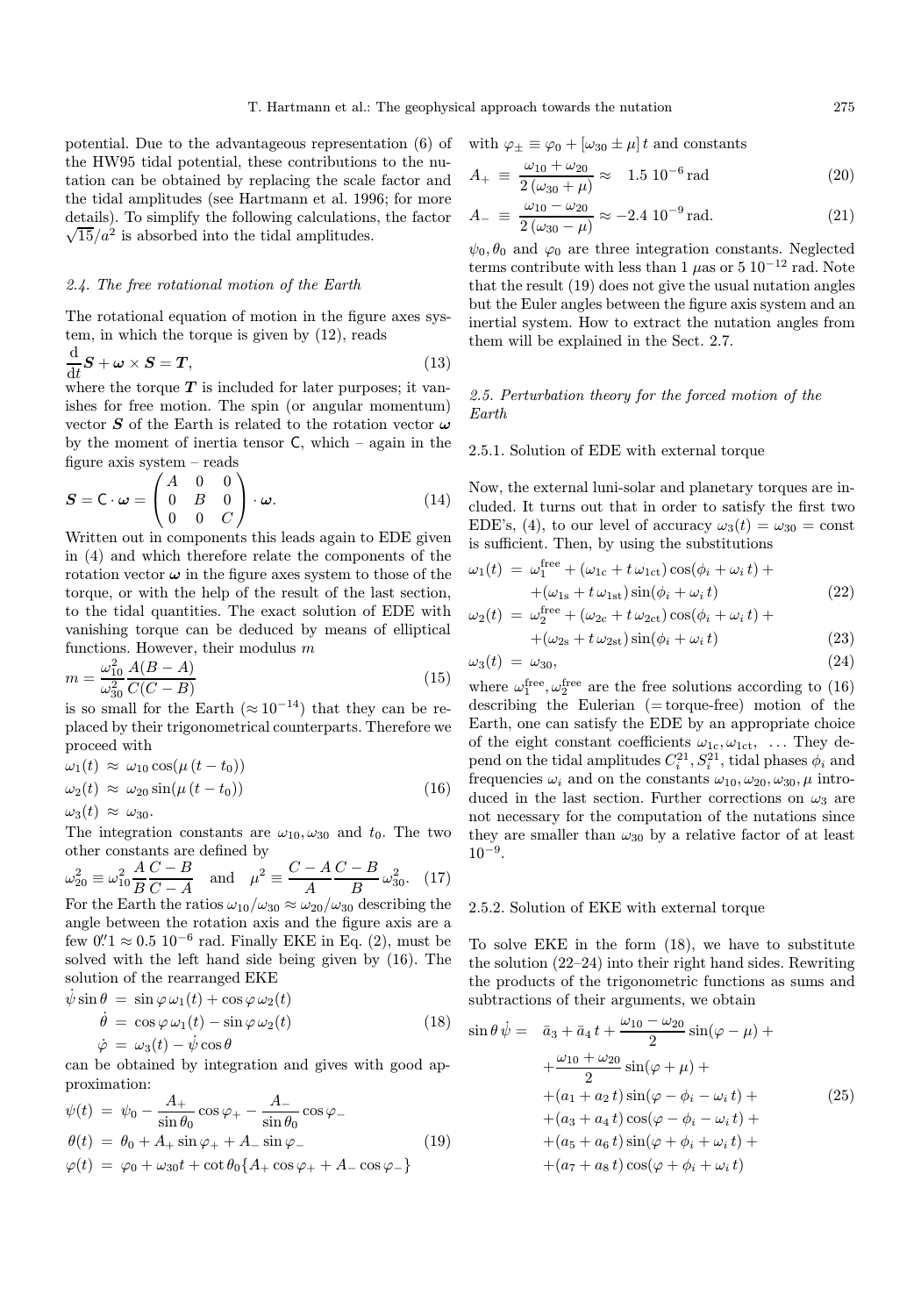276 T. Hartmann et al.: The geophysical approach towards the nutation

$$
\dot{\theta} = \bar{b}_3 + \bar{b}_4 t + \frac{\omega_{10} - \omega_{20}}{2} \cos(\varphi - \mu) + \n+ \frac{\omega_{10} + \omega_{20}}{2} \cos(\varphi + \mu) + \n+ (b_1 + b_2 t) \sin(\varphi - \phi_i - \omega_i t) + \n+ (b_3 + b_4 t) \cos(\varphi - \phi_i - \omega_i t) + \n+ (b_5 + b_6 t) \sin(\varphi + \phi_i + \omega_i t) + \n+ (b_7 + b_8 t) \cos(\varphi + \phi_i + \omega_i t) + \n\dot{\varphi} = \omega_{30} - \cos \theta \dot{\psi}
$$
\n(27)

with new constants  $a_1, ..., s$  and  $b_1, ..., s$  simply given as sums and differences of the former  $\omega_{1c}$ ,  $\omega_{1ct}$ , ... It turns out that the constants  $a_3 = -b_1 = (\omega_{1s} + \omega_{2c})/2$  are the largest. The constant terms  $\bar{a}_3, \bar{a}_4, \bar{b}_3$  and  $\bar{b}_4$  denote the contributions from the K<sub>1</sub>-tide for which  $\varphi - \phi_i - \omega_i t$ vanishes and have to be separated from the other tides in the fourth lines since they determine the precession. The terms including  $\omega_{10} \pm \omega_{20}$  result from the torquefree motion. Terms including arguments  $(\varphi - \phi_i - \omega_i t)$ will give the "real" in- and out-of-phase nutation terms, while those including  $(\varphi + \phi_i + \omega_i t)$  will give the terms coming from the triaxiality of the Earth (also in- and outof-phase, but the latter are negligible). The task is now to solve these differential equations by means of successive approximations.

# 2.5.3. Solution of EKE with external torque at the first order

In a first approximation, we neglect the second term in (27) and put  $\sin \theta$  equal to  $\sin \theta_0$  in (25), where  $\theta_0$  is the constant mean obliquity at J2000. Then, by integration we find immediately:

 $\overline{a}$ <sup>4</sup>

$$
\varphi_1 = \varphi_0 + \omega_{30} t \tag{28}
$$

$$
\sin \theta_0 \psi_1 = \psi_0 + \bar{a}_3 t + \frac{a_4}{2} t^2 -
$$
\n
$$
- A_+ \cos(\varphi_0 + [\omega_{30} + \mu] t) -
$$
\n
$$
- A_- \cos(\varphi_0 + [\omega_{30} - \mu] t) +
$$
\n
$$
+ \sin(\Delta \phi_i + \Delta \omega_i t) \left[ \frac{a_3}{\Delta \omega_i} - \frac{a_2}{\Delta \omega_i^2} + \frac{a_4}{\Delta \omega_i} t \right] +
$$
\n
$$
+ \cos(\Delta \phi_i + \Delta \omega_i t) \left[ \frac{a_1}{\Delta \omega_i} + \frac{a_4}{\Delta \omega_i^2} + \frac{a_2}{\Delta \omega_i} t \right] +
$$
\n
$$
+ \sin(\Sigma \phi_i + \Sigma \omega_i t) \left[ \frac{a_7}{\Sigma \omega_i} + \frac{a_6}{\Sigma \omega_i^2} + \frac{a_8}{\Sigma \omega_i} t \right] +
$$
\n
$$
+ \cos(\Sigma \phi_i + \Sigma \omega_i t) \left[ -\frac{a_5}{\Sigma \omega_i} + \frac{a_8}{\Sigma \omega_i^2} - \frac{a_6}{\Sigma \omega_i} t \right]
$$
\n
$$
\theta_1 = \theta_0 + \bar{b}_3 t + \frac{\bar{b}_4}{2} t^2 +
$$
\n
$$
+ A_+ \sin(\varphi_0 + [\omega_{30} + \mu] t) +
$$
\n
$$
+ A_- \sin(\varphi_0 + [\omega_{30} - \mu] t) +
$$
\n(30)

+ 
$$
\sin(\Delta \phi_i + \Delta \omega_i t) \left[ \frac{b_3}{\Delta \omega_i} - \frac{b_2}{\Delta \omega_i^2} + \frac{b_4}{\Delta \omega_i} t \right] +
$$

+ 
$$
\cos(\Delta \phi_i + \Delta \omega_i t)
$$
  $\left[ \frac{b_1}{\Delta \omega_i} + \frac{b_4}{\Delta \omega_i^2} + \frac{b_2}{\Delta \omega_i} t \right]$  +  
+  $\sin(\Sigma \phi_i + \Sigma \omega_i t)$   $\left[ \frac{b_7}{\Sigma \omega_i} + \frac{b_6}{\Sigma \omega_i^2} + \frac{b_8}{\Sigma \omega_i} t \right]$  +  
+  $\cos(\Sigma \phi_i + \Sigma \omega_i t)$   $\left[ -\frac{b_5}{\Sigma \omega_i} + \frac{b_8}{\Sigma \omega_i^2} - \frac{b_6}{\Sigma \omega_i} t \right]$ ,

with the abbreviations

$$
\Delta \phi_i = \phi_i - \varphi_0, \qquad \Sigma \phi_i = \phi_i + \varphi_0, \qquad (31)
$$
  

$$
\Delta \omega_i = \omega_i - \omega_{30}, \qquad \Sigma \omega_i = \omega_i + \omega_{30}.
$$

The interpretation of the various terms is quite obvious.  $\varphi_1$ describes (at the first order) the Earth's rotation around the figure axis. The first lines of (29) and (30) are secular contributions describing the precession. Next comes the contribution from the torque-free motion (the terms containing  $A_+$  and  $A_-$ ). Finally, the in- and out-of-phase short-periodic terms with periods approximately between 4 days and 18.6 years and the in- and out-of-phase terms coming from the triaxiality of the Earth with periods of about half a day occur. It should be mentioned that this solution also gives the Euler angles and not the nutation angles themselves (see below).

# 2.5.4. Solution of EKE with external torque at the second order

Now second order corrections necessary to obtain the desired accuracy will be computed. They need to be applied only to the first order terms being large enough, say 10 mas, i.e. to the precession and the in-phase nutation, but not to the free motion, the triaxiality terms and the outof-phase nutation terms.

First, the correction for the angle  $\varphi$  due to the neglected second term in (27) can be computed from

$$
\dot{\varphi}_2 = -\cos\theta \dot{\psi} \tag{32}
$$

and leads to (taking into account for  $\psi$  only the precession  $\bar{a}_3$  and the nutation  $a_{3i}$  in longitude)

$$
\varphi_2 \approx -\cos\theta_0 \psi_1 \approx
$$
  
 
$$
\approx -\cot\theta_0 \left[ \bar{a}_3 t + \frac{a_{3i}}{\Delta \omega_i} \sin(\Delta \phi_i + \Delta \omega_i t) \right].
$$
 (33)

From now a subscript i on the constants  $a_3, b_1, \ldots$  is written explicitly to show that they depend on the *i*th tide. At the first degree of approximation we get:  $a_{3i} = -b_{1i} \approx (S_i^{21} / \omega_i) H_{\text{dyn}}$ , where  $S_i^{21}$  is the tidal amplitude and  $\omega_i$  the tidal frequency. An interesting feature of (33) is that the first contribution to  $\varphi_2$ , which is nothing else but the precession in right ascension, can be included into a modified Earth rotation speed  $\tilde{\omega}_{30} = \omega_{30} - \cot \theta_0 \bar{a}_3$ . In other words,  $\omega_{30}$  and  $\tilde{\omega}_{30}$  stand for the Earth's rotation speed in a precessing and inertial coordinate system, respectively. The other contribution in (33) is simply the first order difference between GMST and GAST which is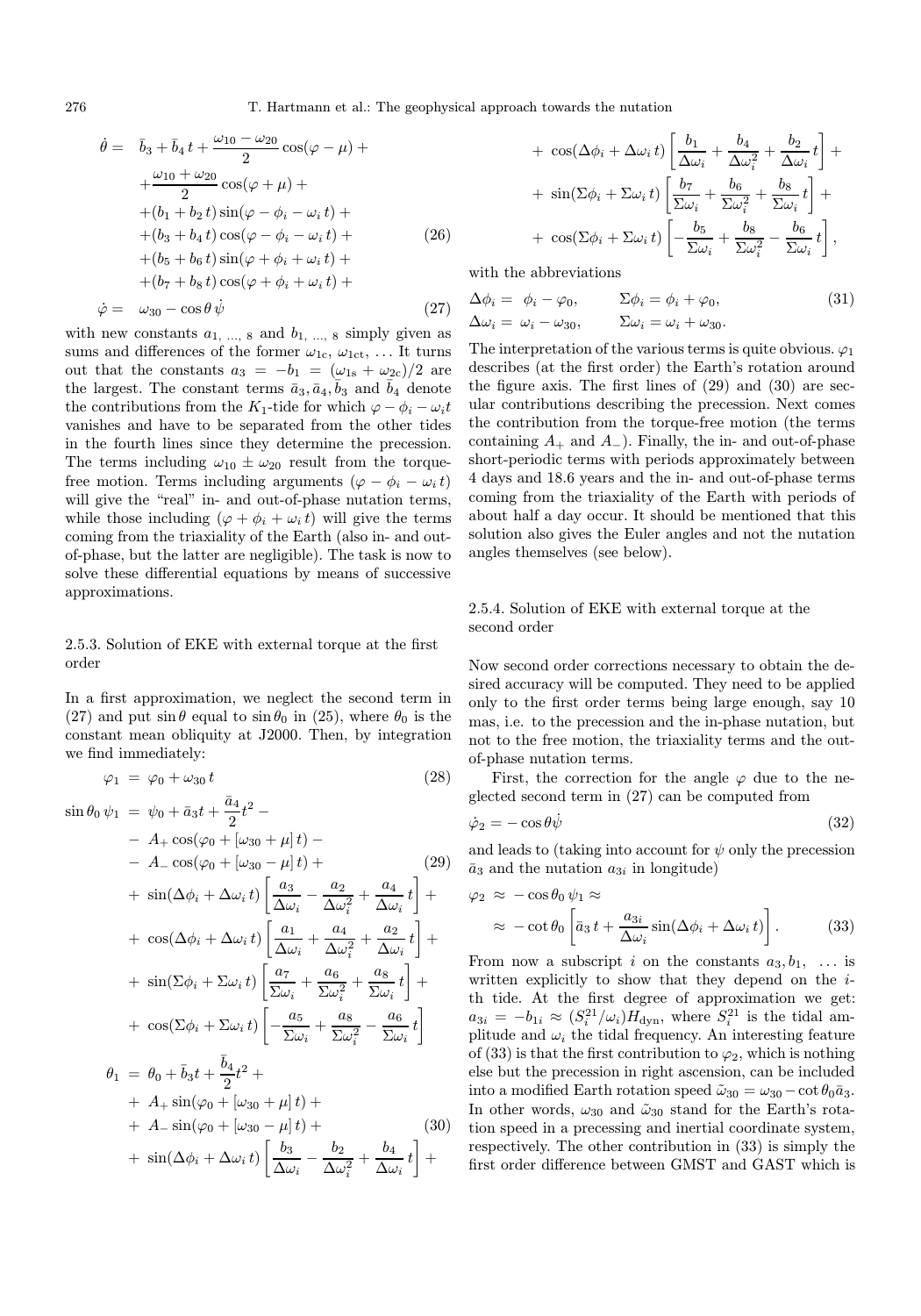the "equation of equinoxes". Since it is a periodic contribution with a small amplitude an expansion only at the first order is possible.

The second order correction  $\theta_2$  in obliquity is then computed. Again EKE have to be solved but now with  $\varphi = \varphi_0 + \tilde{\omega}_{30} t + (a_{3i}/\Delta \omega_i) \sin(\Delta \phi_i + \Delta \omega_i t)$  instead of  $\varphi = \varphi_0 + \omega_{30} t$  in the arguments on the right hand side of (26). First, we get the solution (30) with  $\omega_{30}$  being replaced by  $\tilde{\omega}_{30}$  (which also transforms  $\Delta \omega_i = \omega_i - \omega_{30}$  into  $\Delta \tilde{\omega}_i = \omega_i - \tilde{\omega}_{30}$ . Although this modified solution may be considered to contain "second order" contributions, we still call these terms first order terms here. Second, we get a true second order term from the expansion with respect to the periodic correction in  $\varphi_2$ . By integrating

$$
\dot{\theta}_2 = \sum_{i,j} -\cot \theta_0 \frac{a_{3j}}{\Delta \tilde{\omega}_j} b_{1i} \times \times \cos(\Delta \phi_i + \Delta \tilde{\omega}_i t) \sin(\Delta \phi_j + \Delta \tilde{\omega}_j t) \tag{34}
$$

and after some rearranging and using  $b_{1i} = -a_{3i}$ , we obtain

$$
\theta_2 = \sum_{i,j} \frac{\cot \theta_0}{4} \frac{a_{3i}}{\Delta \tilde{\omega}_i} \frac{a_{3j}}{\Delta \tilde{\omega}_j} \times \times \left\{ -\cos(\Delta \phi_i - \Delta \phi_j + [\Delta \tilde{\omega}_i - \Delta \tilde{\omega}_j]t) + \cos(\Delta \phi_i + \Delta \phi_j + [\Delta \tilde{\omega}_i + \Delta \tilde{\omega}_j]t) \right\}.
$$
\n(35)

The second order correction  $\psi_2$  in longitude is computed in a similar way. The corrections on the l.h.s. of (25) come from the first order nutation in obliquity denoted by  $\bar{\theta}_1$ (the precession in obliquity is neglected here) and a correction to the first order nutation  $\psi_1$ 

$$
\sin \theta \dot{\psi} \approx \sin(\theta_0 + \bar{\theta}_1) (\dot{\psi}_1 + \dot{\psi}_2) \approx \approx \frac{\sin \theta_0 \dot{\psi}_1 + \bar{\theta}_1 \cos \theta_0 \dot{\psi}_1 + \sin \theta_0 \dot{\psi}_2. \tag{36}
$$

The underlined term is of first order, while the other two terms describe second order contributions. There is also one term from the expansion of the right hand side of (25) with respect to the periodic correction in  $\varphi_2$  (see Eq. (33)). Omitting the detailed derivation, we find in total three contributions. First, the first order solution (29) with all  $\omega_{30}[\Delta\omega_i]$  being replaced by  $\tilde{\omega}_{30}[\Delta\tilde{\omega}_i]$ . Second, what we can call the "precession on nutation" effect in longitude (coming from the  $\theta_1$  term in (36))

$$
\sin \theta_0 \,\psi_2^{(1)} = \sum_{i,j} -\cot \theta_0 \bar{a}_3 \frac{b_{1i}}{\Delta \tilde{\omega}_i^2} \sin(\Delta \phi_i + \Delta \tilde{\omega}_i \, t). \tag{37}
$$

Third, the nutation term at the second order in longitude which comes from the remaining second order terms:

$$
\sin \theta_0 \psi_2^{(2)} = \sum_{i,j} \frac{\cot \theta_0}{2} \frac{a_{3i}}{\Delta \tilde{\omega}_i} \frac{a_{3j}}{\Delta \tilde{\omega}_j} \times \n\times \sin(\Delta \phi_i + \Delta \phi_j + [\Delta \tilde{\omega}_i + \Delta \tilde{\omega}_j] t).
$$
\n(38)

Summing up the results from the previous subsections, the complete analytical solution for the Euler angles  $\psi, \theta, \varphi$ between the figure axis system and an inertial system for



Fig. 1. Coordinate systems and variables for precession and nutation

the motion of the Earth according to a (mainly luni-solar) torque of the form (12) has been computed for our level of accuracy. All of the second order terms are proportional to the product of two tidal amplitudes by definition.

# 2.6. Coordinate systems for precession and nutation

The definition of the precessional and nutational quantities can be seen in Fig. 1. The subscripts  $D$  and  $F$  stand for date and fixed in the following. Important coordinate systems are:

- 1. the mean equator of date,  $EQ<sub>D</sub>$ ,
- 2. the mean fixed equator J2000,  $EQ_F$ ,
- 3. the mean ecliptic of date,  $EC_D$ ,
- 4. the mean fixed ecliptic J2000,  $EC_F$
- 5. the system related to the figure axis of the Earth, denoted by  $\sum_{\pi}$  here, which is identical to the true equator of date counting the origins from the axis of the smallest moment of inertia  $A$  or  $-$  by using the axisymmetric approximation for the Earth and a constant rotation which can be included in  $\varphi_0$  (see Eq. (19)) – from Greenwich Meridian.

Williams (1994) presents four methods to make the transformation from the mean fixed equator and equinox J2000 (e.g. used in JPL ephemerides DE200) via the mean equinox of date  $\gamma_{\rm D}^{\rm mean}$  to the true equator and equinox of date.  $R_i(\alpha)$  denotes a rotation with angle  $\alpha$  around the i-axis. For the meaning of the various variables see also Williams (1994) and Fig. 1.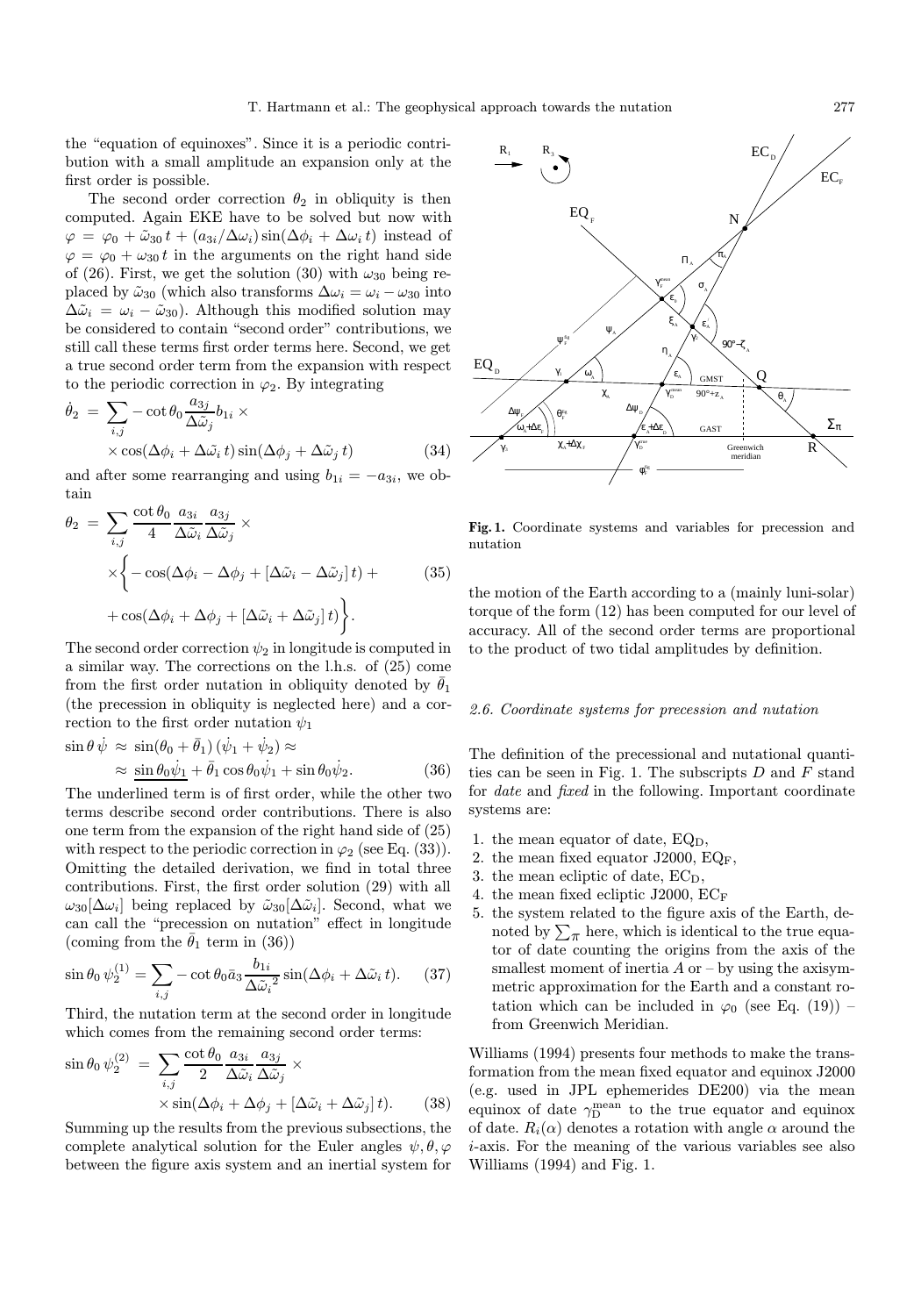1<sup>st</sup> method: 
$$
(\gamma_F^{\text{mean}} \to Q \to \gamma_D^{\text{mean}} \to \gamma_D^{\text{true}})
$$
  
\n
$$
\underbrace{R_1(-\varepsilon_A - \Delta \varepsilon_D) R_3(-\Delta \psi_D) R_1(\varepsilon_A)}_{\mathcal{N}} \times \underbrace{R_3(-90^\circ - z_A) R_1(\theta_A) R_3(90^\circ - \zeta_A)}_{\mathcal{P}},
$$
\n(39)

where  $N$  and  $P$  are the usual nutation and precession matrix, respectively.

$$
2nd method: \ (\gamma_Fmean \to \gamma_1 \to \gamma_Dmean \to \gamma_Dtrue)\nR_1(-\varepsilon_A - \Delta \varepsilon_D)R_3(-\Delta \psi_D)R_1(\varepsilon_A) \times \times R_3(\chi_A)R_1(-\omega_A)R_3(-\psi_A)R_1(\varepsilon_0).
$$
\n(40)

$$
3^{\text{rd}} \text{ method:} \quad (\gamma_F^{\text{mean}} \to N \to \gamma_D^{\text{mean}} \to \gamma_D^{\text{true}})
$$
\n
$$
R_1(-\varepsilon_A - \Delta \varepsilon_D)R_3(-\Pi_A - p_A - \Delta \psi_D) \times
$$
\n
$$
\times R_1(\pi_A) R_3(\Pi_A) R_1(\varepsilon_0),
$$
\n(41)

where 
$$
\Pi_A + p_A = \sigma_A + \eta_A
$$
, see Williams (1994).

$$
4^{\text{th}}\text{method: } \left(\gamma_{\text{F}}^{\text{mean}} \to \gamma_2 \to \gamma_{\text{D}}^{\text{mean}} \to \gamma_{\text{D}}^{\text{true}}\right) R_1(-\varepsilon_A - \Delta \varepsilon_{\text{D}})R_3(-\eta_A - \Delta \psi_{\text{D}})R_1(\varepsilon_A')R_3(\xi_A). \quad (42)
$$

And we have another method for later purpose in Sect. 2.8:  $5^{\text{th}}$  method:  $(\gamma_{\text{F}}^{\text{mean}} \to \gamma_3 \to \gamma_{\text{D}}^{\text{true}})$ 

$$
R_3(\chi_A + \Delta \chi_F)R_1(-\varepsilon_A - \Delta \varepsilon_F) \times
$$
  
 
$$
\times R_3(-\psi_A - \Delta \psi_F)R_1(\varepsilon_0).
$$
 (43)

These transformations are needed to relate the Euler angles computed in the last subsection to the nutation quantities used in the nutation theories.

# 2.7. The relation between the Euler angles and the nutation and precession variables with respect to the mean fixed ecliptic

From the previous subsection and with the help of Fig. 1 we can extract the nutation quantities from the Euler angles shown above. Since the Euler angles of the figure axes system directly transform from  $\sum_{\pi}$  to the inertial system represented by the mean fixed ecliptic J2000 (and vice versa) one finds by comparing

$$
R_3(\phi)R_1(-\theta)R_3(-\psi)R_1(\varepsilon_0) \tag{44}
$$

with (43), or regarding Fig. 1, that the following relations hold

$$
\psi(T) \equiv \psi_{\rm F}^{\rm fg} = \psi_{\rm A} + \Delta \psi_{\rm F}
$$
  
\n
$$
\theta(T) \equiv \theta_{\rm F}^{\rm fg} = \omega_{\rm A} + \Delta \varepsilon_{\rm F}
$$
  
\n
$$
\phi(T) \equiv \phi_{\rm F}^{\rm fg} = \chi_{\rm A} + \Delta \chi_{\rm F} + \text{GAST}(T).
$$
\n(45)

 $\psi_A, \omega_A, \chi_A$  are respectively the precession in longitude, in obliquity and the planetary precession.  $T$  is the time in Julian centuries measured from J2000. Thus there is a very simple relationship between the Euler angles and the nutation angles  $\Delta \psi_{\rm F}$ ,  $\Delta \varepsilon_{\rm F}$  referred to the mean fixed ecliptic J2000. However, traditionally the nutation series are referred to the mean ecliptic of date so the transformation described in the next section is needed.

2.8. The relation between the nutation angles referred to the mean fixed ecliptic and those referred to the mean ecliptic of date

The definition of the nutation angles with respect to the mean ecliptic of date can also be seen in Fig. 1. Thus,  $\Delta\psi_{\rm D}$  and  $\Delta\varepsilon_{\rm D}$  transform from mean EC<sub>D</sub> to  $\sum_{\pi}$ .

Comparing the transformation (43) to anyone of the four methods (39–42) and solving for  $\Delta \psi_D$  and  $\Delta \varepsilon_D$  we obtain (using the numerical values for the other precessional quantities given in Simon et al. 1994)

$$
\Delta \psi_{\rm D} = \Delta \psi_{\rm F} (1+0.000523441 T + 0.000000874 T^2 - -0.0000000108 T^3) + (46) + \Delta \varepsilon_{\rm F} (1+0.000128678 T - 0.000028957 T^2 - -0.000000015 T^3)
$$

$$
\Delta \varepsilon_{\text{D}} = \Delta \psi_{\text{F}} \left( -0.000\,020\,360\,T + 0.000\,004\,592\,T^2 + \right. \\ \left. + 0.000\,000\,002\,T^3 \right) + \left. - \left( 47 \right) \\ \left. + \Delta \varepsilon_{\text{F}} \left( 1 - 0.000\,000\,003\,T^2 - 0.000\,000\,001\,T^3 \right) . \right.
$$

Therefore, only the small time-dependent part of the nutation angles is affected by this transformation while the constant part remains unchanged. Whether the higher powers of T produce any significant terms is discussed in Sect 3.5.

# 2.9. The geodesic precession and nutation

For completeness the relativistic contribution to precession and nutation is also given here. Using the results of Fukushima (1991) or of Damour et al. (1993) and the numerical expressions of Simon et al. (1994) we obtain for the additional terms in longitude (there are no terms in obliquity)

$$
\Psi = \frac{3GM_{\odot}}{2c^2a} \left[ (1+e^2)l_s + 3e\sin l_s + \frac{9}{4}e^2\sin 2l_s \ldots \right],
$$

where  $a, e,$  and  $l_s$  are respectively the semi-major axis, eccentricity, and mean anomaly of the Earth's orbit.

$$
\Psi = 0\rlap.{''}019\,062 + 1\rlap.{''}919\,336\,T +
$$

$$
+0\rlap.{''}000\,153\,1\,\sin l_{\rm s} + 0\rlap.{''}000\,001\,9\,\sin 2l_{\rm s}.\tag{48}
$$

The secular term is the geodesic precession  $p<sub>g</sub>$  and the periodic terms are called the geodesic nutation  $\Delta \psi_{\rm g}$ . Considering that the kinematically non-rotating reference system is to be adopted these terms should be subtracted from the precession and from the nutation series, respectively.

# 2.10. The other axes – the Oppolzer terms

The theories of nutation mentioned in Sect. 2.1 compute the nutation of the angular momentum axis and give the transformation to obtain the nutation of the other two axes (figure axis and rotation axis) by adding the so called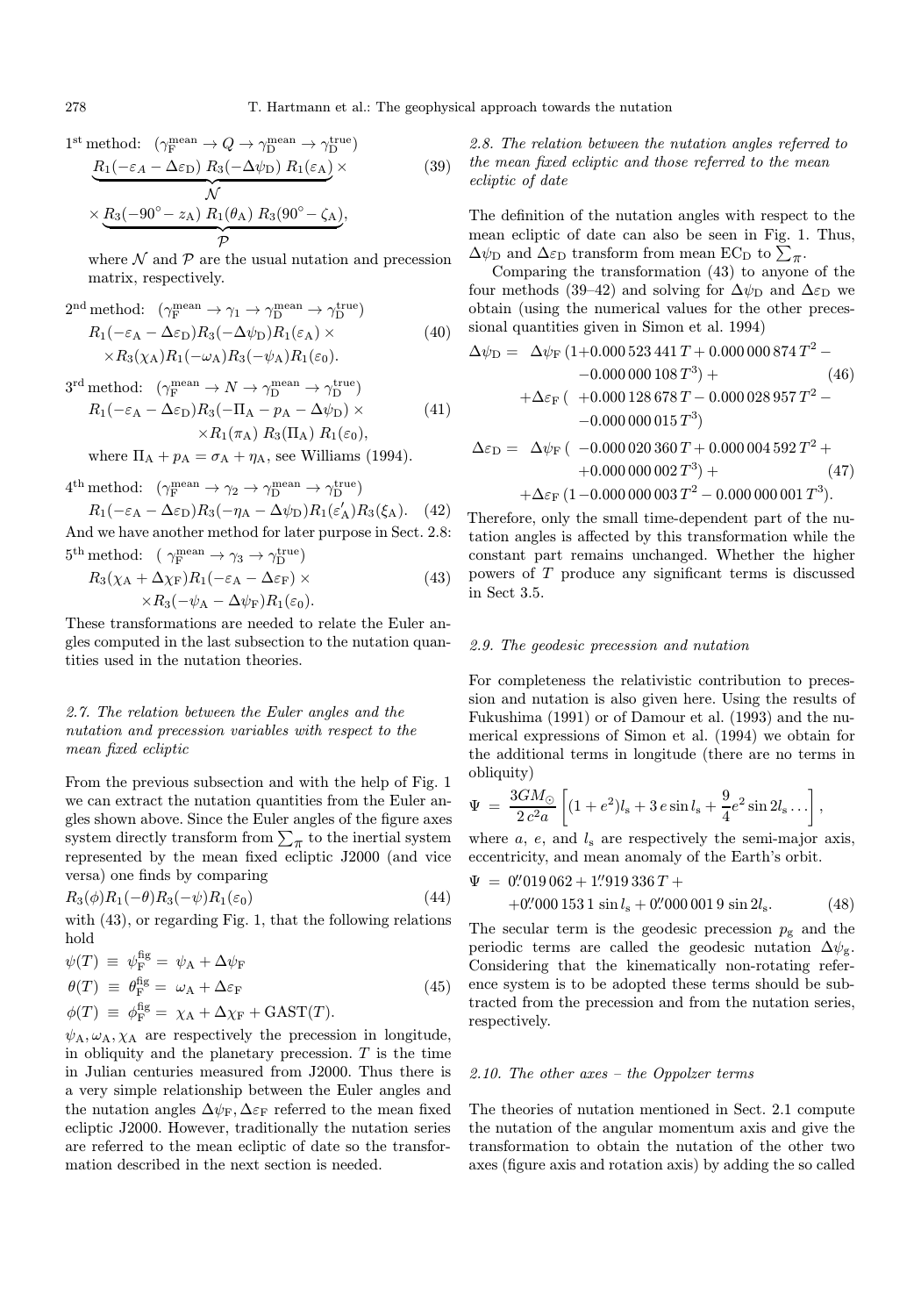Oppolzer terms. The nutation theory presented here which starts from the tidal potential gives the nutation of the figure axis. To get the nutation for the other two axes we have therefore to use some combination of the classical Oppolzer terms

$$
\Delta \psi_{\text{fig}\to \text{rot}} = \Delta \psi_{\text{rot}}^{\text{Opp}} - \Delta \psi_{\text{fig}}^{\text{Opp}},
$$
  

$$
\Delta \varepsilon_{\text{fig}\to \text{rot}} = \Delta \varepsilon_{\text{rot}}^{\text{Opp}} - \Delta \varepsilon_{\text{fig}}^{\text{Opp}}
$$
(49)

(see K77 and ZG89). Using some geometrical relations, and vanishing the terms under our threshold, the result derived in Hartmann (1996) is

$$
\Delta \psi_{\text{fig}\to \text{rot}} = -\frac{\Delta \tilde{\omega}_i}{\tilde{\omega}_{30}} \frac{\varepsilon_{\text{in}}}{\sin \varepsilon_0} \sin(\Delta \phi_i + \Delta \omega_i t), \qquad (50)
$$

$$
\Delta \varepsilon_{\text{fig}\to \text{rot}} = -\frac{\Delta \tilde{\omega}_i}{\tilde{\omega}_{30}} \psi_{\text{in}} \sin \varepsilon_0 \cos(\Delta \phi_i + \Delta \omega_i t) - \frac{p_A}{\tilde{\omega}_{30}} \sin \varepsilon_0, \qquad (51)
$$

where  $\psi_{\text{in}}$  and  $\varepsilon_{\text{in}}$  denote the in-phase terms only.

To get the nutation for the angular momentum axis we have to replace  $\tilde{\omega}_{30}$  in Eqs. (50–51) by  $C/A \cdot \tilde{\omega}_{30}$ . The constant offset in obliquity due to the precession in longitude  $p_A$  (−8.711.90  $\mu$ as and −8.683.38  $\mu$ as for the rotation axis and angular momentum axis, respectively) is well-known, see e.g. Woolard (1953) or Capitaine et al. (1985). For another way to derive the Oppolzer terms, except for the constant offset, see ZG89.

# 3. Results

# 3.1. General remarks

This section deals with the presentation of the results of our new rigid Earth nutation model called H96NUT computed from the tidal development HW95 using the formulas given in the previous section. The truncation threshold chosen for the nutation amplitudes is 0.45  $\mu$ as, which is smaller by one order of magnitude than that from the KS90 nutation model (Kinoshita & Souchay 1990). Thus the condition for keeping a term is:

$$
|\sin \varepsilon_0 \cdot \Delta \psi| \ge 0.45 \text{ } \mu \text{as} \quad \text{or} \quad |\Delta \varepsilon| \ge 0.45 \text{ } \mu \text{as.} \tag{52}
$$

The factor  $\sin \varepsilon_0$  has approximately the value 0.397 777 and is introduced because VLBI measures the product  $\sin \varepsilon_0 \cdot \Delta \psi$  (see also the discussion in Williams 1995). If only one of the two conditions in (52) is satisfied the other nutation component is also considered. This leads to a total number of 699 nutation terms, both in longitude and obliquity. According to Williams (1995) or any textbook on statistics the summation of the whole nutation series introduces some error due to the limited number of digits for the nutation amplitudes. The total error is at least

$$
\sigma_{\text{total}} = \sqrt{\frac{N}{2}} \,\sigma_i. \tag{53}
$$

where  $\sigma_i$  is the individual error and N the number of terms. Since  $N = 699$  for H96NUT this error is larger

Table 1. Precession and obliquity rates at J2000 from direct planetary torques on the Earth's bulge. (in  $\mu$ as yr<sup>-1</sup>),  $H_{\text{dyn}} = 3.27379248910^{-3}$ . The subscript H denotes H96NUT, W Williams (1995), respectively

| body    | $\Delta \psi_{\rm H}$ | $\Delta\psi_{\rm W}$ | $\Delta\varepsilon_{\rm H}$ | $\Delta \dot{\varepsilon}_{\rm W}$ |
|---------|-----------------------|----------------------|-----------------------------|------------------------------------|
| Mercury | 3.700                 | 3.697                | $-0.089$                    | $-0.088$                           |
| Venus   | 181.586               | 181.565              | $-16.799$                   | $-16.813$                          |
| Mars    | 6.001                 | 5.998                | 0.356                       | 0.356                              |
| Jupiter | 117.050               | 117.068              | 2.810                       | 2.804                              |
| Saturn  | 5.211                 | 5.188                | 0.220                       | 0.219                              |
| Uranus  | 0.098                 | 0.100                | 0.000                       | 0.001                              |
| Neptune | 0.028                 | 0.029                | 0.000                       | 0.001                              |
| Total   | 313.674               | 313.645              | $-13.\overline{502}$        | $-13.520$                          |

by a factor of 19 than the individual error. To keep that error under the truncation threshold of 0.45  $\mu$ as all nutation amplitudes are given to a resolution of 0.01  $\mu$ as. The accuracy of the individual nutation terms is discussed in more detail below.

#### 3.2. Planetary and luni-solar precession

As indicated in the last section it is also possible to deduce values for the precession from the amplitudes of the  $K_1$ -tide. Using the tidal model HW95 (and the separately derived values for the  $K_1$ -tide due to Uranus and Neptune) results for the planetary effect on the general precession in longitude and on the obliquity rate are given in Table 1 showing excellent agreement with the values given by Williams (1995).

The results in longitude and obliquity for the luni-solar precession are shown in Table 2. The agreement in longitude is within the current accuracy of the observations (about five digits). However, for the precession in obliquity the numbers coming from the tidal potential are much less accurate. This is due to the fact that they arise due to a smaller tide very close to the  $K_1$ -tide and not to the  $K_1$ -tide itself. Note that the best value for the precession in obliquity is still under discussion.

# 3.3. The nutation terms at the first order

Next, some of the results for the nutation are presented. Most of the numbers refer to the nutation of the figure axis. First there is an overview in Table 3 on the terms due to the different effects taken into account.

# 3.3.1. Direct planetary nutation terms

The direct planetary nutation terms have been first computed by Vondrák (1982) and then they have been included in most of the nutation theories computed in the nineties. Hartmann & Soffel (1994) computed the nutation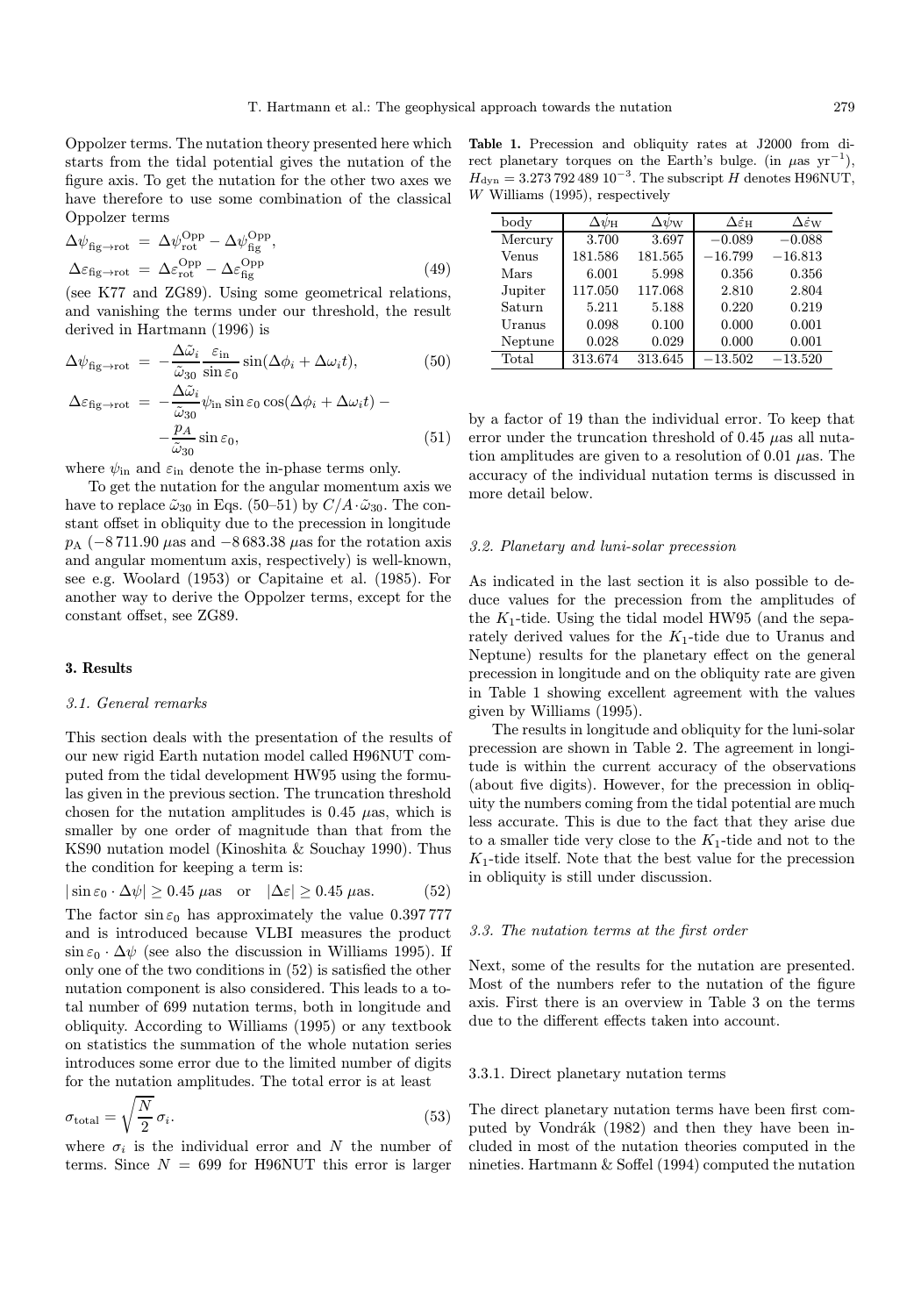| body             | tidal frequency                    | period   | in longitude   |                | in obliquity    |                  |
|------------------|------------------------------------|----------|----------------|----------------|-----------------|------------------|
| $(+degree \ell)$ | $\lceil \degree / \text{h} \rceil$ | [years]  | $\times T$     | $\times T^{2}$ | $\times T$      | $\times T^2$     |
| Mo2:             | 15.041 068 64                      | Infinity | 34 449 009.598 | $-6675.879$    | 0.023           | $\Omega$         |
| Mo2:             | 15.041 072 56                      | 10465    | 5915.430       | $-646.162$     | 1 1 4 1 . 2 8 4 | $-37.439$        |
| Mo3:             | 15.041 066 68                      | 20 930   | $-0.032$       | 0              | $-0.003$        | 0                |
| Mo3:             | 15.041 070 60                      | 20 930   | 0.089          | $\Omega$       | $-0.008$        | 0                |
| Mo4:             | 15.041 068 64                      | Infinity | 25.152         | $\overline{0}$ | $\theta$        | $\boldsymbol{0}$ |
| Mo:              |                                    |          | 34 454 950.238 | $-7322.041$    | 1 1 4 1 . 30 7  | $-37.439$        |
| Su2:             | 15.041 068 64                      | Infinity | 15945490.664   | $-3060.036$    | 0.011           | $\Omega$         |
| Su2:             | 15.041 064 72                      | 10465    | 3370.901       | $-347.260$     | 650.359         | $-17.292$        |
| Su3:             | 15.041 066 68                      | 20 930   | $-0.015$       | $\overline{0}$ | $-0.001$        | $\boldsymbol{0}$ |
| Su3:             | 15.041 070 60                      | 20 930   | 0.042          | $\overline{0}$ | $-0.004$        | $\overline{0}$   |
| Su:              |                                    |          | 15948861.592   | $-3407.299$    | 650.365         | $-17.292$        |
| $p_{\rm g}$      |                                    |          | $-19193.360$   |                |                 |                  |
| Hartmann         | (1996)                             |          | 50 384 618.470 | $-10729.340$   | 1791.672        | $-54.731$        |
| $Mo$ :           |                                    |          | 34 454 718,000 |                |                 |                  |
| Su:              |                                    |          | 15 948 722,000 |                |                 |                  |
| Williams         | (1994)                             |          | 50 384 246.000 | $-10789.770$   | $-244.000$      | 512.680          |
| Simon et al.     | (1994)                             |          | 50 385 064.600 | $-10723.810$   | 0.000           | 512.940          |

Table 2. Luni-solar precession in longitude and obliquity (in  $\mu$ as yr<sup>-1</sup>,  $H_{dyn} = 3.27379248910^{-3}$ )

**Table 3.** Number of nutation  $(N)$  and precession  $(\mathcal{P})$  terms in H96NUT, truncation level at 0.45  $\mu$ as

| $_{\text{body}}$ | $\ell$         | ${\cal P}$     | N              | remarks               |
|------------------|----------------|----------------|----------------|-----------------------|
| Mercury          | 2              | 1              | 0              | direct nutation       |
| Venus            | 2              | 1              | 41             |                       |
| Mars             | $\overline{2}$ | 1              | 14             |                       |
| Jupiter          | 2              | 1              | 10             |                       |
| Saturn           | $\overline{2}$ | 1              | 3              |                       |
| Uranus           | 2              | 1              | 0              |                       |
| Neptune          | 2              | 1              | 0              |                       |
| Moon             | 4              | 1              | 1              | due to $J_4^{\oplus}$ |
| Moon             | 3              | $\overline{2}$ | 11             | due to $J_3^{\oplus}$ |
| Sun              | 3              | 2              | 0              |                       |
| Moon             | 2              | $\overline{2}$ | 7              | triax. terms          |
|                  |                |                | 30             | indirect nutation     |
|                  |                |                | 429            | direct nutation       |
| Sun              | $\overline{2}$ | $\mathfrak{D}$ | $\overline{2}$ | triax. terms          |
|                  |                |                | 88             | indirect nutation     |
|                  |                |                | 28             | direct nutation       |
| $Moon + Sun$     | $\overline{2}$ | 0              | 35             | second order terms    |
| H96NUT           |                | 16             | 699            |                       |

due to the direct planetary effect using a simplified version of the theory outlined in the last section. The planetary tidal potential used at that time was based on the numerical ephemerides DE102 but differences to DE200 are very small. The threshold was  $2.5 \mu$ as and – as in Williams (1995) where it is 0.5  $\mu$ as – the same for  $\Delta \psi$  and  $\Delta \varepsilon$  thus ignoring the factor  $\sin \varepsilon_0$ . For H96NUT the HW95 tidal potential based on DE200 and a threshold of 0.45  $\mu$ as was chosen. A term by term comparison gives for the maximum difference, the sum of the absolute differences and

Table 4. Term by term comparison: direct planetary nutation H96NUT – Williams (1995), values in  $\mu$ as

|      |       | $\Delta\psi_{\rm cos}$ | $\Delta\varepsilon_{\rm sin}$ | $\Delta\varepsilon_{\rm cos}$ |
|------|-------|------------------------|-------------------------------|-------------------------------|
| Max. | 2.31  | 3.77                   | 1.26                          | 1.50                          |
|      | 13.21 | 16.14                  | 6.12                          | 5.87                          |
| rms  | 0.35  | 0.53                   | 0.18                          | 0.20                          |

Table 5. Comparison H96NUT – Williams (1995) in time domain: direct planetary nutation, values in  $\mu$ as

|                     | Max  | Min I    | Mean    | rms  |
|---------------------|------|----------|---------|------|
|                     | 8.26 | $-12.14$ | $-1.47$ | 3.53 |
| $\Delta\varepsilon$ | 4.75 | $-1.34$  | 1.57    | 82   |

the root mean squares (rms) error the values indicated in Table 4. Now, computing a time series over 90 years starting from J2000 and evaluating the differences in time domain leads to the results in Table 5. It is important to note that the rms values are about one order of magnitude larger than those of the term by term comparison. Furthermore, the maximum and minimum differences (see Table 5) nearly reach the sum of the absolute differences of the individual terms (see Table 4). As already mentioned in Hartmann & Soffel (1994) the direct planetary nutation can be computed from a tidal potential with high accuracy (also due to the smallness of these terms).

# 3.3.2. Nutation term due to  $J_3$  and  $J_4$

The nutation terms due to the higher order parts of the tidal potential have already been given in Hartmann et al.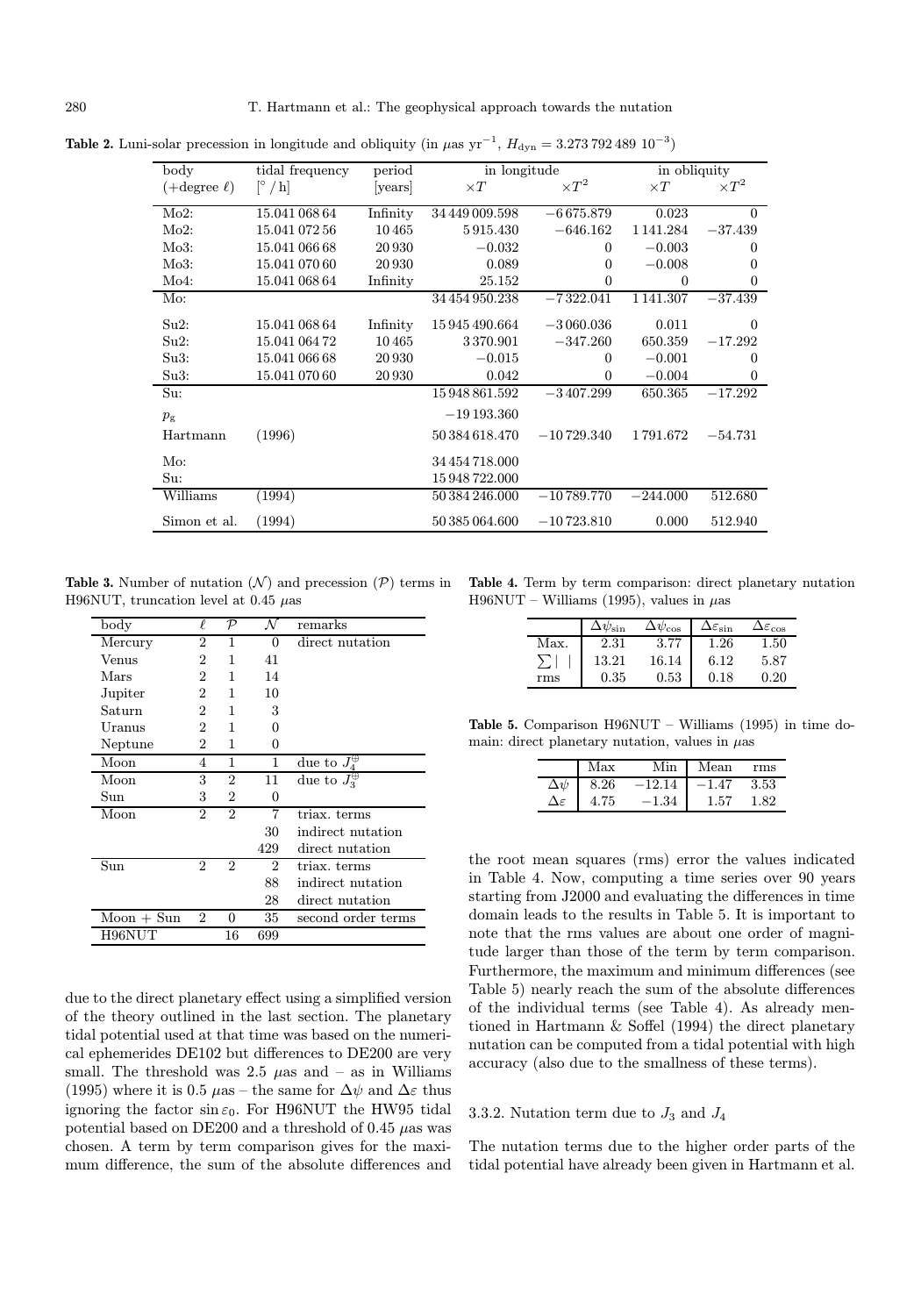Table 6. The triaxiality terms, values in  $\mu$ as, period in days. The cut-off level considered for the table corresponds to the condition (52). The subscripts  $H$  and  $RD$  stand for H96NUT and Roosbeek & Dehant (1997), respectively

| $\boldsymbol{F}$<br>$\Omega$ period<br>D<br>$l_{\rm s}$<br>$\Delta \psi_{\rm RD}$<br>$\Delta \varepsilon_H$<br>$\Delta\varepsilon_{\rm RD}$<br>$l_{\rm m}$<br>$\Delta \psi_\mathrm{H}$ |          |
|----------------------------------------------------------------------------------------------------------------------------------------------------------------------------------------|----------|
|                                                                                                                                                                                        |          |
| 0.538<br>$-1.43$<br>$-4$<br>$\theta$<br>$\Omega$<br>$-4$<br>$\Omega$                                                                                                                   | 0.57     |
| 0.527<br>2.36<br>$-2$<br>$-5.94$<br>$-2.46$<br>$-2$<br>$\theta$<br>$\Omega$                                                                                                            | 0.98     |
| 2.20<br>$0 -1$<br>0.518<br>$-5.52$<br>$-5.61$<br>$-2$<br>$\Omega$<br>$\Omega$                                                                                                          | 2.23     |
| 11.63<br>$-2$<br>0.518<br>$-29.25 -28.31$<br>$-2$<br>$\Omega$<br>$\Omega$<br>$\theta$                                                                                                  | 11.26    |
| $0 -2$<br>0.508<br>$-2.19$<br>1<br>$-2$<br>$\Omega$                                                                                                                                    | 0.87     |
| 0.508<br>2.17<br>$-0.79$<br>$-0.86$<br>$-1$<br>0<br>0<br>$\Omega$<br>0                                                                                                                 | 0.31     |
| 0.500<br>4.87<br>$2 -2$<br>$-12.23$<br>$-12.14$<br>$-2$<br>$\Omega$<br>$\Omega$                                                                                                        | 4.83     |
| 36.72<br>0.499<br>38.50<br>$-15.60$<br>0<br>0<br>$\Omega$<br>$\Omega$<br>$\theta$                                                                                                      | $-15.32$ |
| 4.98<br>4.95<br>$-1.98$<br>0.499<br>$-1$<br>0<br>$\Omega$<br>$\Omega$<br>$\Omega$                                                                                                      | $-1.97$  |
| 1.95<br>4.77<br>0.490<br>$-0.77$<br>0<br>$\Omega$<br>$\mathbf{0}$<br>$\Omega$                                                                                                          | $-1.90$  |

(1996). As an extension the largest solar term due to  $J_3^{\oplus}$ has the argument  $F - D + \Omega$ , a period of 365.229 days and amplitudes of  $-0.26 \mu$ as and  $-0.22 \mu$ as for  $\Delta \psi$  and  $\Delta \varepsilon$ , respectively. Hence, this term is under our threshold of 0.45  $\mu$ as.

# 3.3.3. Nutation terms due to the triaxiality of the Earth

The nutation terms due to the triaxiality of the Earth come from the difference between the equatorial moments of inertia  $A$  and  $B$  (or equivalently from the geopotential coefficients  $C_{22}$  and  $S_{22}$ ). Since that difference is small and the denominator in the nutation formulas (28–30) is not the small difference  $\Delta\tilde{\omega}_i$  but the large sum  $\Sigma\tilde{\omega}_i$ , only few terms play a role. Some authors do not consider them due to their short periods of about half a day. Nevertheless, they have been calculated by Kinoshita & Souchay (1990), with better accuracy by Souchay & Kinoshita (1997a,b) and by Roosbeek & Dehant (1997). The terms are given in Table 6, where  $2\tau$  defined in Eq. (9) has to be added to the argument, and a comparison with RDAN97 shows that most of the terms are in good agreement with respect to the thresholds.

# 3.3.4. Luni-solar nutation terms at first order due to  $J_2$

The direct luni-solar nutation terms, i.e. those which can be represented solely by the Delaunay arguments  $l_m, l_s, F, D$  and  $\Omega$ , and the indirect planetary nutation terms which contain besides at least one mean longitude of a planet are calculated the same way from the tidal potential HW95. From Table 3 we can see that these terms make up more than 80% of all terms in H96NUT. The term by term comparison of H96NUT and RDAN97 is presented in Table 11.

For the transformation between the tidal argument and the nutational argument see ZG89, p. 1107. It must be mentioned that there is some ambiguity concerning the

Table 7.  $T^2$ -contributions to the nutation amplitudes

|              |              | Argument |         |   |                 | Period $T^2 \cdot \Delta \psi_{\rm sin} T^2 \cdot \Delta \varepsilon_{\rm cos}$ |                                        |
|--------------|--------------|----------|---------|---|-----------------|---------------------------------------------------------------------------------|----------------------------------------|
|              | เ∝           | $H^*$    |         | Ω | [days]          | $\left[\mu\mathrm{as\ cv}^{-2}\right]$                                          | $\left[\mu\mathrm{as\ cv}^{-2}\right]$ |
| $\Omega$     |              |          |         |   | $-16798.383$    | $-248.05$                                                                       | 79.19                                  |
| $\theta$     | $\mathbf{0}$ |          |         |   | $0 -2$ 3399.192 | 2.48                                                                            | $-0.96$                                |
| $\Omega$     | $^{(1)}$     |          | $2 - 2$ | 2 | 182.621         | $-16.84$                                                                        | $-5.87$                                |
| $\mathbf{0}$ | $^{(1)}$     |          |         |   | 13.661          | $-2.89$                                                                         | $-1.02$                                |

sign of nutation amplitudes and the nutation argument. Here, all signs were chosen in such a unique way that the resulting nutation period is positive. It is hoped that other authors will follow that convention to simplify comparisons between different nutation models.

#### 3.4. The nutation terms at second order

The additional contributions not considered at first order are: the effect of the precession on the nutation as given in (37), the geodesic nutation from (48) and the second order terms according to (38) and (35). It must be stressed that these terms cannot be compared directly to second order terms of other nutation series since they differ by definition. To demonstrate this important fact let us consider the so-called  $J_2$ -tilt effect. The  $J_2$  coefficient of the Earth slightly tilts the orbit of the Moon with respect to the ecliptic. This is implicitly included in the tidal potential HW95 and therefore also in the nutation model H96NUT (due to the inclusion of the corresponding force and the numerical integration of the equations of motion of all bodies in the solar system in the numerical ephemerides DE200). Other theories which use analytical ephemerides without this force have to include the  $J_2$ -tilt effect separately. However, the total nutation amplitudes should be directly comparable.

# 3.5. The influence of  $T^2$  terms

Another point that deserves attention is the influence of  $T<sup>2</sup>$  terms. There are basically two points where they appear. First, there are the nutation amplitudes themselves. Since the tidal amplitudes are only linear with respect to time T the same applies to the Euler angles. However, the transformation from the fixed ecliptic to the ecliptic of date introduces higher powers of T which might not be neglected if high accuracy is required. For the model H96NUT  $T^2$ -contributions to the nutation amplitudes are listed in Table 7. For small time intervals around J2000 they may be omitted.

The second place where  $T^2$ -contributions occur is in the nutation arguments. On the assumption that the arguments take the form  $arg(T) = a_0 + a_1T + a_2T^2$  in all nutation theories an integration with respect to time is required to solve the rotational equations of motion.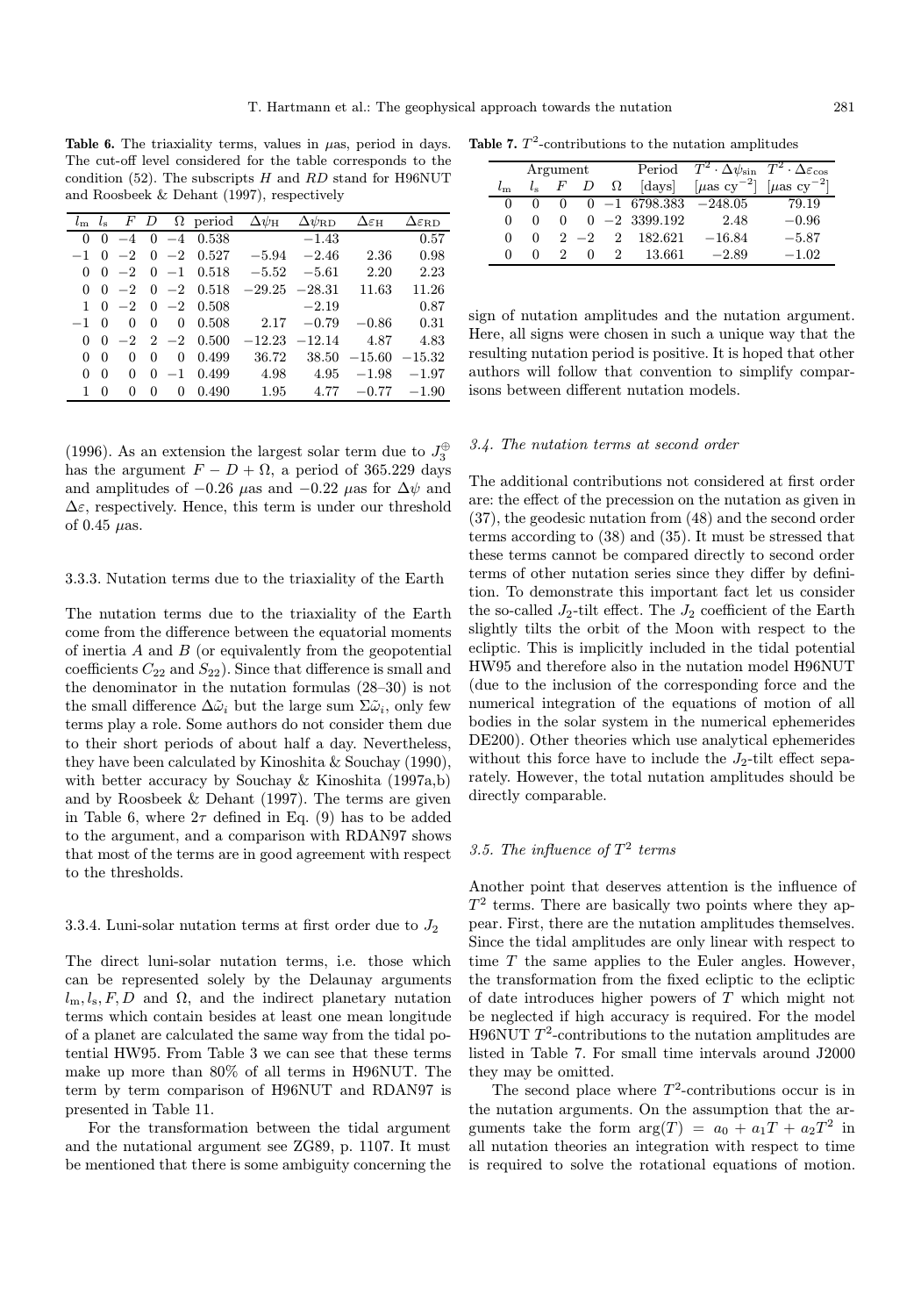|  | Argument |  |                                     | Period $T \cdot \Delta \psi_{\rm sin} \Delta \psi_{\rm cos}$                   |       |
|--|----------|--|-------------------------------------|--------------------------------------------------------------------------------|-------|
|  |          |  | $l_s$ F D $\Omega$ [days]           | $\lceil \mu \text{as} \text{cy}^{-1} \rceil \quad \lceil \mu \text{as} \rceil$ |       |
|  |          |  | $0 \quad 0 \quad -1 \quad 6798.383$ | $-37.09$ $-1.10$                                                               |       |
|  | $\Omega$ |  | $0 -2$ 3399.192                     | 0.45                                                                           | 0 Q 1 |

Table 8. Corrections due to  $T^2$ -terms in the nutation arguments

Table 9. Term by term comparison: H96NUT – RDAN97, values in  $\mu$ as. Max. are the absolute values

|          | $\Delta \psi_{\rm sin}$        | $\Delta\psi_{\rm cos}$           | $t\Delta\psi_{\rm sin}$        | $t\Delta\psi_{\cos}$           |
|----------|--------------------------------|----------------------------------|--------------------------------|--------------------------------|
| Max.     | 5355.52                        | 159.53                           | 736.91                         | 56.79                          |
| $\Sigma$ | 8686.11                        | 659.90                           | 1494.97                        | 137.66                         |
| rms      | 237.33                         | 9.66                             | 35.82                          | 2.46                           |
|          |                                |                                  |                                |                                |
|          | $\Delta \varepsilon_{\rm sin}$ | $\Delta\varepsilon_\mathrm{cos}$ | $t\Delta\varepsilon_{\rm sin}$ | $t\Delta\varepsilon_{\rm cos}$ |
| Max.     | 140.76                         | 1788.89                          | 7.27                           | 558.78                         |
| $\sum$   | 265.46                         | 3893.92                          | 29.11                          | 847.64                         |

Table 10. Percentage distribution of residuals  $(\Delta)$  in intervals from the term by term comparison. The boundaries of intervals are in  $\mu$ as. There is total number 580 of the compared terms

|                                   | $\Delta \leq 5$ | $2 \leq \Delta < 5$ | $1 \leq \Delta < 2$ | $\Delta < 1$ |
|-----------------------------------|-----------------|---------------------|---------------------|--------------|
| $\Delta \psi_{\rm sin}$           | 4.8             | 4.5                 | 4.3                 | 86.4         |
| $\Delta\psi_{\rm cos}$            | $3.1\,$         | 2.3                 | 2.9                 | 91.7         |
| $t\Delta\psi_{\text{sin}}$        | 1.9             | $1.5\,$             | 1.4                 | 95.2         |
| $t\Delta\psi_{\rm cos}$           | 0.7             | 0.5                 | 2.1                 | 96.7         |
| $\Delta\varepsilon_{\rm sin}$     | $1.2\,$         | 1.7                 | 1.0                 | 96.1         |
| $\Delta\varepsilon_{\rm cos}$     | $3.8\,$         | 1.4                 | 3.1                 | 91.7         |
| $t\Delta\varepsilon_{\text{sin}}$ | 0.3             | $0.2\,$             | 0.2                 | 99.3         |
| $t\Delta\varepsilon_{\cos}$       | $1.0\,$         | 0.9                 | 0.9                 | 97.2         |

Then, approximating the integral  $\int \cos(\arg(T)) dT$  by  $1/a_1 \sin(\arg(T))$  results in an error

$$
\int \cos(\arg(T)) dT - \frac{1}{a_1} \sin(\arg(T))
$$

$$
\approx -\frac{2 a_2}{a_1^2} \left[ T \sin(\arg(T)) + \frac{1}{a_1} \cos(\arg(T)) \right].
$$
(54)

For the model H96NUT only the 18.6 and 9.3 yr term (see Table 8) contribute significantly, (after a long time) thus proving the heuristic linear approximation is quite appropriate.

Using only the linearized nutation argument results in an error increasing quadratically with time. For the main nutation term in longitude (amplitude  $17$ <sup> $\prime\prime$ </sup>) this can reach values up to  $622$   $\mu$ as after one century. Thus at least the  $T^2$  coefficients – or as in H96NUT up to the  $T^4$ coefficient – for the astronomical arguments must be taken into account.

# 4. Error estimation

This section tries to give some error estimates for the individual nutation terms while the next section is devoted to the error on the nutation given by the whole nutation series. Clearly, one has to consider the largest terms only. The first point to be mentioned is that the tidal potential HW95 has been computed with a fixed amplitude threshold. The approximate amplitude of a (first order) nutation term is given by

$$
A_{\rm nut} = |\sin \varepsilon_0 \,\Delta \psi| = |\Delta \varepsilon| = \left| \frac{a_3}{\Delta \tilde{\omega}_i} \right| \approx \frac{S_i^{21}}{\Delta \tilde{\omega}_i} \frac{H_{\rm dyn}}{\omega_i} + \dots (55)
$$

Due to the resonance denominator  $\Delta \tilde{\omega}_i = \omega_i - \tilde{w}_{30}$  nutation terms might arise even when the tidal amplitude  $S_i^{21}$ (see Eq. (8)) is small (or even below the chosen threshold for the tidal potential) provided the tidal frequency  $\omega_i$  is close enough to the K<sub>1</sub>-tide for which  $\Delta \tilde{\omega}_i \equiv 0$ . Using the numbers for the smallest tidal amplitudes from the HW95 model one finds that nutation terms of the order  $0.45 \mu$ as might be missed for periods longer than 350 days for the Moon and 3.6 years for the Sun. Obviously, that problem could be avoided if the threshold for the tidal potential would have been chosen to be frequency dependent as was suggested by Dehant et al. (1997). Moreover, the transfer function between the rigid Earth nutation and a more realistic Earth nutation has some other resonances (like the free core nutation (FCN) at about 430 days) in the diurnal tidal band which might also amplify small tidal rigid Earth nutation amplitudes to give a real nutation term above the threshold. Originally we hoped to achieve such a small threshold for the tidal amplitudes that any frequency dependence is unnecessary. Unfortunately, due to the numerical computation method for the tidal potential HW95 that could not be achieved. The frequency resolution was – in spite of all efforts – not high enough to resolve tides which are very close to the  $K_1$ -tide or to other large tidal terms. It should be noted that the threshold for the tidal amplitudes is smaller by a factor of about 3–5 in comparison with accurate recent tidal model RATGP95 of Roosbeek (1996). Since the factor  $\tilde{w}_{30}/\Delta\tilde{\omega}_i$  can reach values up to  $10^6$  this is – besides the HW95 tidal model – the only one which is precise enough for the computation of nutation series to highest accuracy using the method outlined in this paper.

Next, the influence of possible errors in the HW95 model on the corresponding nutation series H96NUT is investigated. Assuming the numerical analysis procedure missed the correct tidal frequency  $\omega_i$  in (55) by  $\delta \omega$  this yields an error for the nutation amplitude of about

$$
\delta A_{\rm nut} \approx A_{\rm nut} \frac{-\delta \omega}{\Delta \omega_i} = A_{\rm nut} \frac{-\delta \omega}{2\pi} P_i,
$$
\n(56)

where  $P_i$  is the period of the *i*-th term in Julian centuries. Therefore, this error grows with the period of the nutation term thus confirming the statement of ZG89 and Souchay (1993) that long-periodic nutation terms have larger errors than the short-periodic ones. However, this affects only the indirect planetary tides, and corresponding nutation terms. As for the other tides, the correct frequency could be found. Estimating the probable frequency uncertainty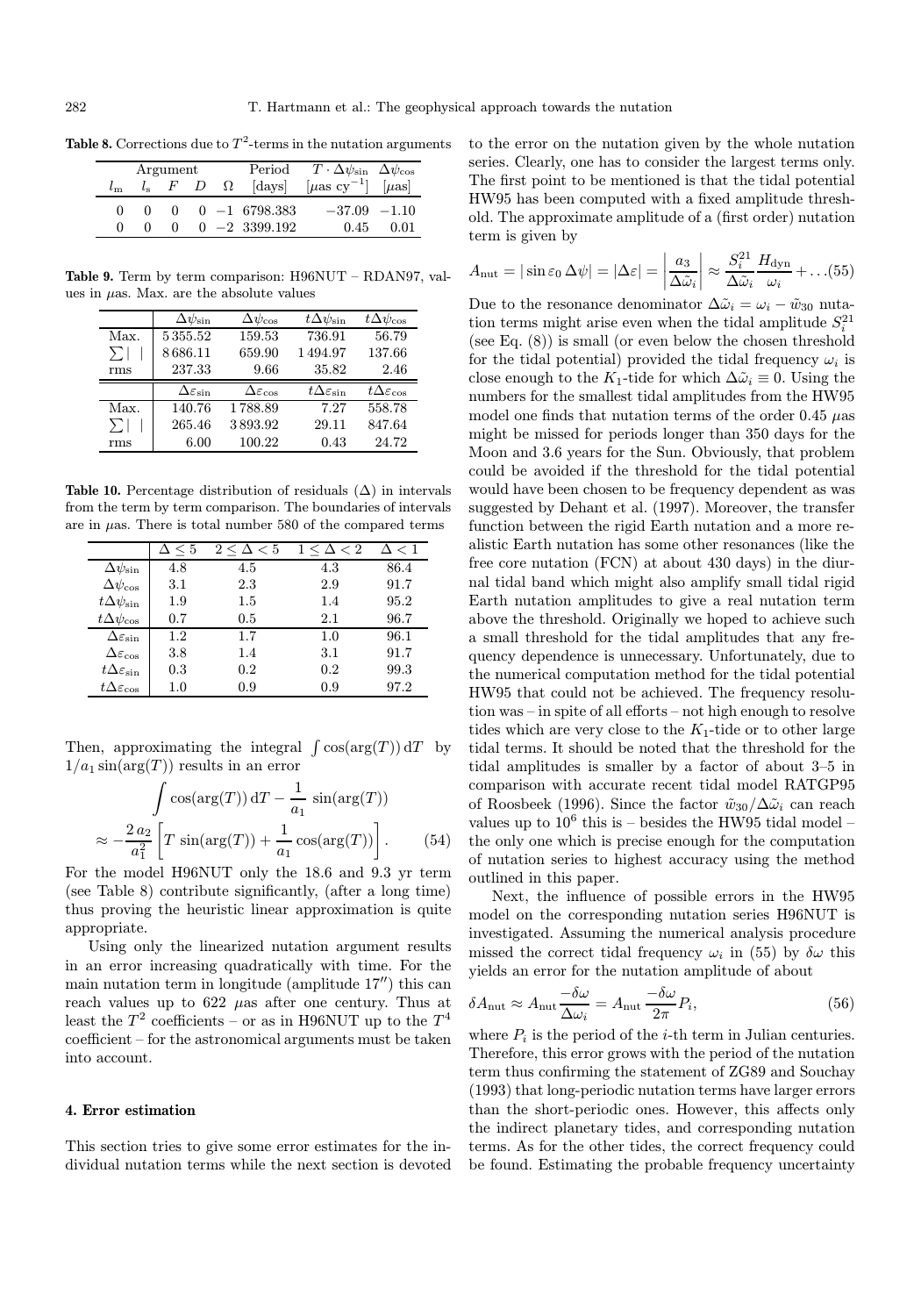not to be larger than 1.35 rad  $cy^{-1}$ , it follows that an indirect planetary nutation term with a period of 18.6 and 250 years has a relative uncertainty of 4% and 50%, respectively.

# In addition, there are some tides with very small tidal amplitudes which lead to nutation terms only because the frequency is close enough to the  $K_1$ -tide. Since those tidal amplitudes are of the order of the truncation threshold for the tidal potential, it is doubtful whether these nutation terms are real or appear only because of numerical reason. For the tidal potential HW95 and the nutation series H96NUT this applies again mainly to the long-periodic nutation terms.

There is also another point to be mentioned. In all tidal and nutation models there are terms which differ in argument only by  $2p_s$  where  $p_s$  is the perigee of the Sun with a period of about 20 000 years. By comparison with other tidal models it turned out that HW95 shows some differences concerning the tidal amplitudes of the terms whose argument differs by  $2p_s$ , especially when one of the tidal amplitudes is rather large. It seems that the numerical procedure used during the computations, and the final least squares fit of the tidal amplitudes is somewhat critical to these terms. In particular, the rather small tide at 15. ◦043 278 97 in HW95 produces a nutation term in H96NUT with a period of 6 786 days and an amplitude of about  $5200 \mu$ as in longitude which is too large in comparison with other nutation models by nearly 5 mas.

Finally, let us consider the accuracy of the constants involved in the computation of the nutation. Some discussion about that topic can be found in Souchay & Kinoshita (1996, 1997a). The scaling factor for the nutation, namely the dynamical ellipticity  $H_{\text{dyn}}$ , is currently deduced from the precession constant  $p_A$ . Based on the theory of KS90, chapter eight, and the precession constant of Simon et al. (1994),  $p_A = 5028''82$ , the value used for H96NUT is  $H_{\text{dyn}} = 3.27379248910^{-3}$ . Comparing this with the value found by Williams (1994)  $p_A = 5028\rlap{.}''77$  and used also in RDAN97 and SMART97, one finds that the relative accuracy is not better than  $10^{-5}$  which therefore produces an error in the largest nutation term of about 173  $\mu$ as. The next largest nutation term is smaller by almost one order of magnitude. Therefore, one can doubt whether it presently makes sense to compute nutation amplitudes much smaller than 1  $\mu$ as.

According to the previous discussions, the conclusion is that short-periodic nutation terms with periods shorter than say 18.6 years except for the largest ones can be computed precisely from the tidal potential HW95 while the long-periodic ones have larger uncertainties.

# 5. Comparison

#### 5.1. General remarks

This section is dedicated to the global comparison of H96NUT with existing nutation series. First of all one has to choose the most suitable model for a comparison. Obviously, the older nutation models (like K77, ZG89 or KS90) have – although they are well established – a threshold which is not comparable to that of H96NUT. The recent theories of the nutation for the rigid Earth model SK96.2, RDAN97, SMART97 as already mentioned in Sect. 1 have a threshold smaller than our model and therefore we have only to decide which of them is the most convenient one for comparison. Unfortunately, there is no suitable benchmark nutation series, that is the total nutation angles computed over some time interval at discrete times, in contrast to the situation with tidal models where at least two reference series exist. The benchmark RDNN97 mentioned in Roosbeek & Dehant (1997) is still under testing and not yet prepared for public use. What makes the comparison more complicated is that in the particular nutation models different variables in the arguments are used. We use in H96NUT the mean longitude of planets referred to the mean dynamical ecliptic and equinox of date. Roosbeek & Dehant (1997) use the mean longitude referred to the mean dynamical ecliptic and equinox J2000. In both theories the values are taken from Simon et al. (1994) and differ by the value of the general precession in longitude  $p_A$ . Williams (1995), Kinoshita & Souchay (1990), Souchay & Kinoshita (1996, 1997a,b), use the mean longitude referred to the mean dynamical ecliptic and equinox J2000 and moreover, the general precession  $p_A$  as an additional fundamental argument. In Bretagnon et al. (1998) the mean longitudes of planets are reckoned from the equinox of date. Their values differ from those of Simon et al. (1994) due to modifications of the tidal model in the lunar theory and the new inertial ecliptic and dynamical equinox defined by DE403/LE403 (Standish et al. 1995). It must be mentioned that also the precession theories used in the computations sometimes differ: Lieske et al. (1977), Williams (1994) or Simon et al. (1994) are commonly in use. Therefore, the scaling factor  $H_{\text{dyn}}$  also takes different values but in recent works the agreement is better than the relative uncertainty (about  $10^{-5}$ ) due to that of the precession constant  $p_A$ . It is also doubtful whether a simple rescaling of the nutation amplitudes makes much sense. To close these general remarks it should be noted that little is said about the consistency of the various nutation models, i.e. whether all theories and numerical constants (e.g.  $H_{dyn}$ ) used in the computations are compatible with each other or not. Except for the older expression of Aoki et al. (1982) used in the computation of the tidal potential HW95 and the relationship between  $H_{\text{dyn}}$  and  $p_A$  taken from KS90, everything else is compatible here.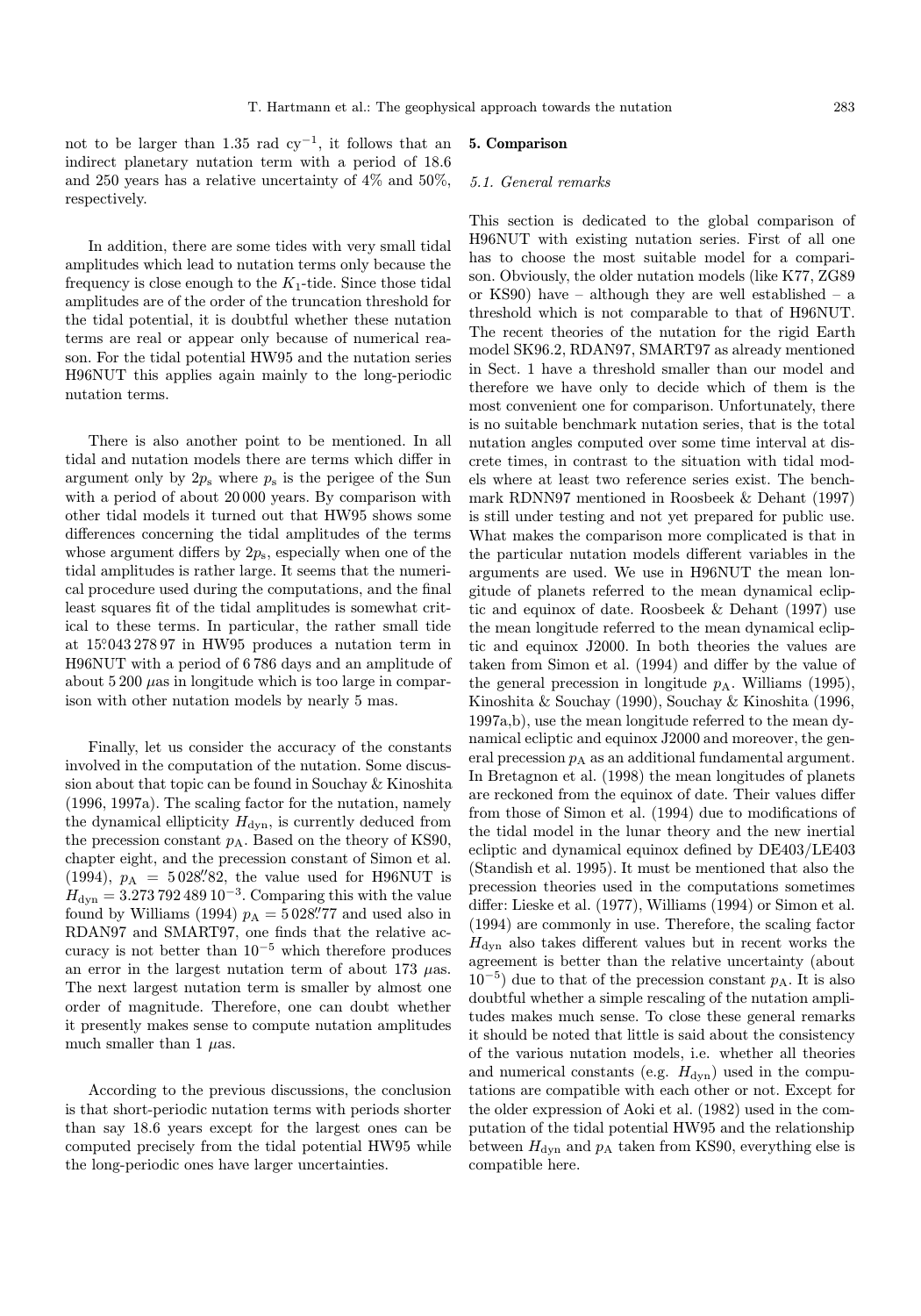$l_{\rm V}$   $l_{\rm Ma}$   $l_{\rm J}$   $l_{\rm Sa}$   $l_{\rm m}$   $l_{\rm s}$  F  $D$   $\Omega$  Period  $\mid$   $\Delta\psi_{\rm sin}$   $\Delta\psi_{\rm cos}$   $t\Delta\psi_{\rm cos}$   $\mid$   $\Delta\psi_{\rm cos}$   $\mid$   $\Delta\varepsilon_{\rm sin}$   $\sim$   $\epsilon_{\rm cos}$   $t\Delta\varepsilon_{\rm sin}$   $t\Delta\varepsilon_{\rm cos}$ 8 00000 −13 13 −13 91505.111 502.97 142.50 10.61 56.79 −140.76 −46.20 −7.27 12.92  $0 \quad 0 \quad 0 \quad -1 \quad 0 \quad 1 \quad 0 \quad 3 \, |65502.278| \quad 0.00 \quad 6.02 \quad 0.00 \quad 0.00$ 0 00100 0 0 0 10746.940 −25.11 4.44 0.20 0.42 −5.83 −8.46 −0.10 0.11 0 0 0 0 0 0 0 0 −1 6798.383 1921.63 −159.53 427.96 −0.29 −21.49 1616.36 0.00 −558.78  $0$  0 0 0  $-2$  2  $-2$  1  $6786.317$   $5355.52$   $-21.87$   $-736.91$   $-0.01$   $6.03$   $1788.89$   $0.00$   $-204.11$ 8 00000 −13 13 −14 6328.227 −16.52 −39.02 −2.31 1.55 14.53 −5.90 0.00 −1.23 0 000 −11 0 1 1 6164.101 28.86 0.00 0.08 0.00 0.00 5.29 0.00 0.00  $0$  2 0 0 0 0  $-1$  1  $-1$  5760.478 17.04  $-37.09$   $-0.45$  0.89 1.86 14.07 0.00 0.00 0 00200 0 0 0 5373.470 −4.63 −9.07 0.52 0.46 −6.56 3.04 0.25 −0.28 5 00000 −8 8 −7 4951.106 6.30 −5.39 −6.62 0.39 0 01000 0 0 0 4330.596 10.90 57.33 0.00 −0.35 0 00000 0 0 −2 3399.192 −52.37 −7.75 −13.85 0.00 4.03 −72.44 0.00 3.16  $0$  0 0 0  $-2$   $2$   $-2$  0  $3396.173$   $-75.92$   $0.00$   $-0.04$   $0.00$   $0.00$   $-26.63$   $0.00$   $0.00$  $-3$  0 0 0 0 0 5 −5 5 2957.350 14.19 −2.23 −0.17 11.65 −2.07 −1.75 6.29 0.42  $0$  4 0 0 0 0 −2 2 −2 2880.239 −7.01 5.57 0.65 0.01  $5$  0 0 0 0  $-8$  8  $-8$  2864.764  $-9.94$   $-27.62$   $-0.10$   $-0.99$  13.10  $-6.75$   $-0.54$  0.24 0 02000 0 0 0 2165.298 −9.17 7.78 0.97 5.53 0 000 −20 2 0 2 1615.748 14.41 0.01 1.29 0.00  $-1$  0 0 0 0 0 2 −2 2 975.277 −0.95 −14.11 −0.18 0.00 −4 00000 7 −7 7 733.412 0.42 −8.76 −0.24 0.15 4 00000 −6 6 −6 727.580 −1.07 0.22 1.04 5.07 6 00000 −9 9 −9 485.053 −0.08 5.26 −0.19 −0.14 0 00001 0 0 0 365.260 11.38 0.56 -8.00 0.00 0.37 10.69 0.00 −3.56  $0$  0 0 0  $-1$  2  $-2$  2  $365.225$  16.31 0.39  $-6.99$  0.00  $0.08$  11.48 0.00  $-2.06$  $0 \quad 0 \quad 0 \quad 0 \quad 0 \quad 2 \quad -2 \quad 3 \quad 187.662$  0.00 −19.90 0.00 0.00  $0$  0 0 0 0  $2$  0 0 0  $182.630$   $-106.87$  0.03  $50.58$  0.00  $0.01$   $32.26$  0.00  $-18.06$ 0 00000 2 −2 2 182.621 −95.48 −1.63 118.82 0.00 −1.04 34.49 0.00 7.72  $0$   $0$   $0$   $0$   $0$   $2$   $-2$   $1$   $177.844$   $-11.57$   $0.35$   $-0.47$   $0.00$   $0.00$   $14.64$   $0.00$   $-0.08$ 0 0 0 0 1 −1 0 0 1 29.934 8.89 0.00 0.10 0.00 0 0 0 0 1 −2 2 −2 2 27.554 0.00 5.20 0.00 −0.91  $-8$  0 0 0 0 0 15  $-13$  15 | 13.663  $-12.90$   $-7.79$   $-0.01$  0.00  $-3.17$  5.08 0.00 0.00 0 00002 0 2 0 13.661 −69.99 0.00 14.50 0.00 0.00 27.20 0.00 −5.57 0 00000 2 0 2 13.661 −62.61 2.77 26.81 0.00 1.47 24.19 0.00 −3.90 8 0 0 0 0 0 −11 13 −11 13.659 13.21 −7.84 0.01 0.00 −3.19 −5.20 0.00 0.00 0 00000 2 0 1 13.633 −8.73 −0.61 1.53 0.00 0.00 7.87 0.00 0.58 0 00010 2 0 2 9.133 −9.05 0.34 2.94 0.00

Table 11. Differences larger than 5 µas in longitude  $\Delta\psi$  and obliquity  $\Delta\varepsilon$  (in µas) between H96NUT and RDAN97 (t in J cy)



Fig. 2. Comparison in time domain H96NUT – SMART97 for short-periodic terms only  $\Delta\psi$  a)  $\Delta\varepsilon$  b): values in  $\mu$ as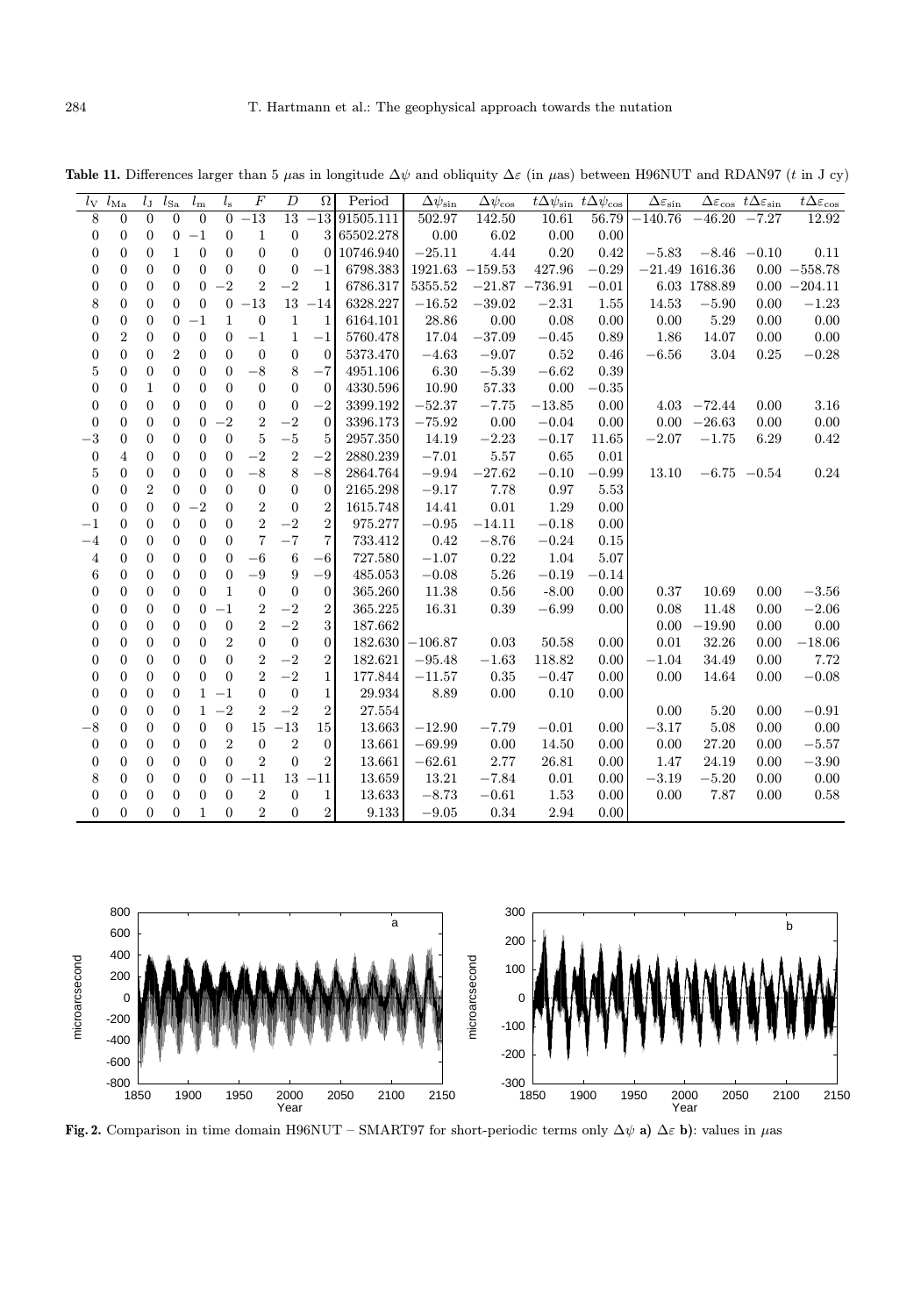Table 12. Overall and short period only comparison in time domain: H96NUT – SMART97, values in  $\mu$ as

|      |               | Overall | Short period  |                     |
|------|---------------|---------|---------------|---------------------|
|      | $\Delta \psi$ | Δε      | $\Delta \psi$ | $\Delta\varepsilon$ |
| Max. | 6317          | 1459    | 488           | 243                 |
| Min. | -5899         | $-1369$ | 660           | 220                 |
| rms  | 2815          | 624     | 186           | 74                  |

# 5.2. Comparison in detail

For the term by term comparison we have chosen the model RDAN97 of Roosbeek & Dehant (1997) which appeared recently. This model employed a threshold of 0.1  $\mu$ as and contains 1553 terms with similar arguments to that used in H96NUT. While the expressions of Delaunay's arguments D, F, l, ls and  $\Omega$  are the same in both theories, different expressions for the mean longitudes of the planets were used. The mean longitude referred to the mean dynamical ecliptic and equinox of date is used in H96NUT in comparison with the mean longitude referred to the mean dynamical ecliptic and equinox J2000 used in RDAN97. Both systems were taken from Simon et al. (1994) and they differ by the value of the general precession in longitude  $p_A$ . This difference appears in the direct and indirect planetary terms only and is vanishing for J2000 when the longitudes are the same in both systems. The compensation of the difference in the arguments should appear in the secular term of amplitude in the other phase. For example, for the largest of concerning terms in  $\Delta \psi_{\rm sin}$  having in argument  $8l_{\rm V}$  with an amplitude close to 300  $\mu$ as and period 91505.1 days the difference between the series should appear in  $t\Delta\psi_{\text{cos}}$  with amplitude about 50  $\mu$ as (for t not too large) as we can see in the first term of Table 11. In the comparison we have found 27 terms of H96NUT which are not involved in RDAN97. 14 of them are indirect planetary terms coming from the luni-solar potential, one is a direct planetary term of Venus and remaining 12 ones are luni-solar terms coming from the Moon.

The nutation model SMART97 (Bretagnon et al. 1998) is not convenient for the term by term comparison with H96NUT in spite of having the threshold more than one order smaller because of the different fundamental nutation arguments. To take advantage of the quality of this model we have utilized it for the comparison in the time domain.

# 5.3. Results of the comparison

First, a term by term comparison for the nutation of the figure axis between H96NUT and RDAN97 has been carried out. The maximum difference, the sum of all absolute differences and the rms value are given in Table 9. The percentage distribution of the differences in the various intervals is shown in the Table 10. The list of the differences which are bigger than  $5 \mu$ as in longitude and obliquity is presented in Table 11. These three tables clearly demonstrate that more than 90% of the terms can be computed with comparable accuracy as in other nutation series. However significant differences occur for the largest nutation terms (with periods 18.6 y, 9.3 y, 365 d, 182 d, 13 d) and for the long-periodic nutation terms, say above 18.6 years. Both should be expected due to the reasons explained in Sect. 4.

Next, a comparison between H96NUT and SMART97 in time domain was performed. Thus the nutation angles  $\Delta\psi$  and  $\Delta\varepsilon$  were evaluated numerically starting at JED = 2 396 931.666 with a time step of 20 hours and a total step number of 131 072  $(2^{17})$  covering approximately 300 years. It follows from Table 9 that the largest difference of about 5 500 µas at 6 786 days would dominate the comparison in time domain. Therefore, instead of showing the figures in that case another comparison in time domain was carried out where all nutation terms with periods larger than 6 700 days were omitted in order to compare in a better manner the short-periodic terms. Indeed, the differences in time domain drop by one order of magnitude (see Table 12). They are shown for the time interval 1850–2150 in Fig. 2.

# 6. Conclusions

The aim of this paper was to present a new and complete series for the nutation of a rigid Earth model using the geophysical approach. The originality of this work is that a completely independent analytical computation method has been established. Using the most precise tidal potential model HW95 (Hartmann & Wenzel 1995a,b) and a single computation method for all nutation terms results in a precise nutation series H96NUT. All contributions up to  $0.45 \mu$ as were taken into account leading to 699 nutation terms. This is an improvement by one order of magnitude in the truncation threshold comparing with the series of KS90. The underlying theory, the main results, some error estimations and a comparison with other recent nutation series were presented. It has been shown that except for the long-periodic and largest nutation terms this computation method can compete with the traditional method and is a useful validation of the existing nutation series. The nutation series H96NUT for the figure axis, the angular momentum axis and the rotation axis together with a standard Fortran-77 or an ANSI-C program to evaluate these series are available at the URL:

ftp://astro.geo.tu-dresden.de/pub/h96nut.

Acknowledgements. We deeply thank Dr. J.G. Williams (Pasadena), Dr. J. Souchay (Paris), F. Roosbeek and Dr. V. Dehant (Bruxelles) for their various comments and advices to this paper. T.H. and C.R. were supported by the Sonderforschungsbereich 228 (Special Collaborative Programme) of the DFG. The fruitful cooperation with Prof. Wenzel